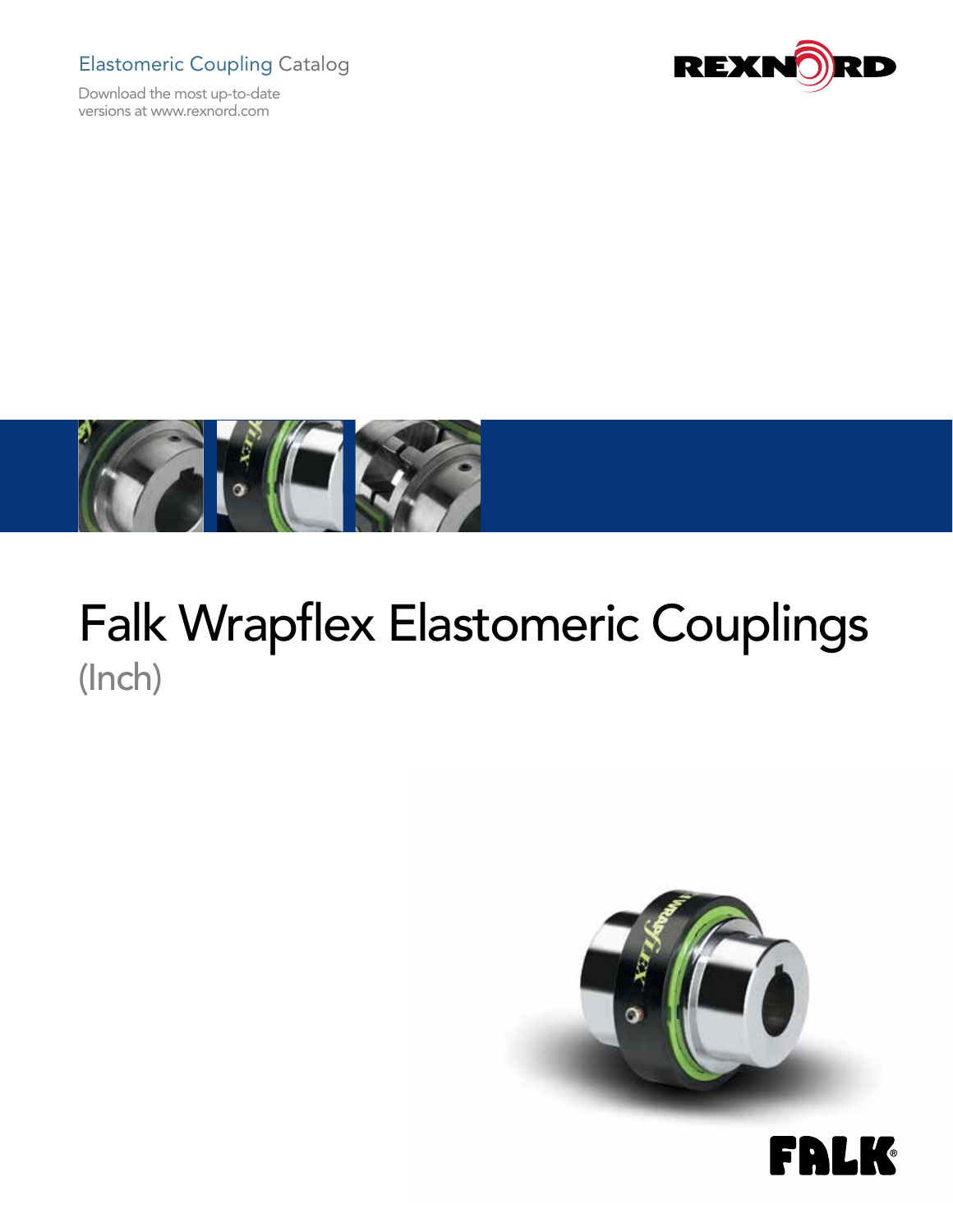## **Table Of Contents**

## **DESCRIPTION**

### **PAGE**

## **COUPLING SIZES AND DIMENSIONS**

## **TECHNICAL DATA**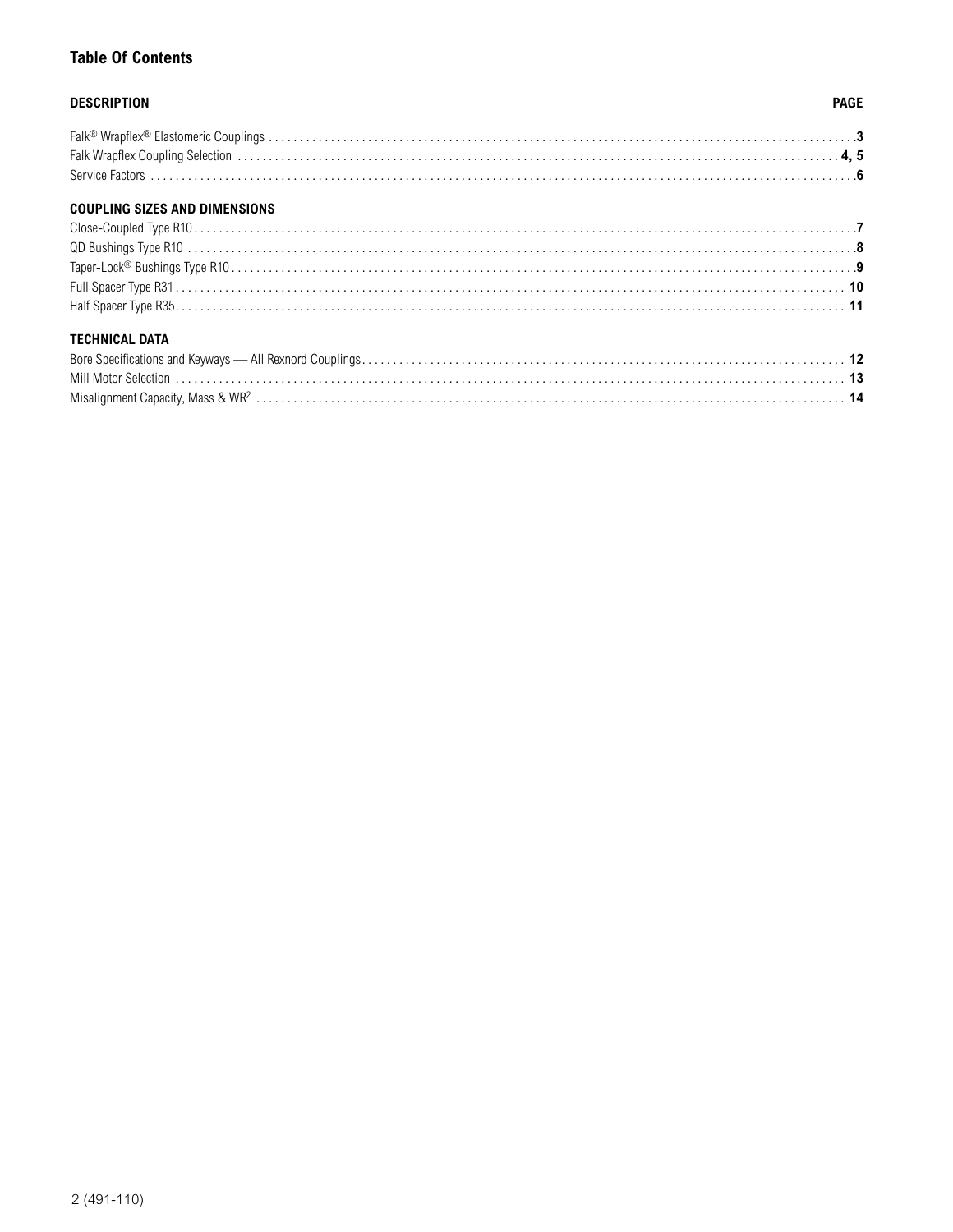## **Falk Wrapflex Elastomeric Couplings**

#### **A Simple Way to Increase Productivity**

- • 9 sizes
- Torque range: 133,000 lb-in (15,028 Nm)
- Bore capacity:  $7\frac{1}{4}$ " (186 mm)
- "Replace in place"
- • Non-lubricated/low maintenance

Quick, easy installation and replacement set new standards for reduced downtime. Because motors or drives don't need to be moved, our "replace in place" elements even eliminate the need for time-consuming realignment.

Available in close-coupled and spacer designs, Wrapflex couplings accommodate up to 7¼" (186 mm) shafts and torque loads up to 133,000 lb-in (15,028 Nm).

For simplicity and cost-effectiveness over the life of your coupling, it doesn't get any easier than Wrapflex couplings from Rexnord.

#### **Low Initial Cost**

Advanced manufacturing methods and innovative material allow us to offer higher capacity ratings at a more competitive price than ever before possible.

#### **Easy to Install**

- The compound root radius in the element teeth (patent #6,342,011) increases flexibility for easier and quicker assembly.
- The coupling can be blind assembled from either direction.



#### **Replace in Place**

- • Design allows quick and easy element replacement.
- There's no need to remove hubs or realign motors or drives, so downtime is reduced.

#### **No Maintenance Needed**

Non-lubricated design of the tough, flexible polyurethane element lowers periodic maintenance costs.

#### **Protects Equipment**

- Compound root radius on inner corners of flex element (patent  $#6,342,011$ ) acts as a stress relief for longer element life.
- Special hub feature reduces reaction loads transferred to connected equipment (patent #6,648,763).

#### **Tough, Long-Lasting**

- Polyurethane element has excellent wear and chemical resistance, and an operating temperature of -40°C (-40°F) to 95°C (200°F).
- Weather-resistant, high-grade nylon cover is standard.
- Optional carbon steel covers with black epoxy coating are suitable for highlycorrosive, severe-duty applications. (Standard for sizes 60-80.)
- Optional stainless steel hubs are available for Type R10 when required in the food industry or corrosive environments.

#### **Safety First**

- Two stainless steel button head cap screws, positioned 180° apart, prevent relative motion between cover and element and provide a positive means of retaining the cover to the element.
- Flexible element is retained after failure, helping minimize the potential for damage or personal injury.

#### **Quick and Easy Retrofits**

- Compact design eliminates the need for coupling guard redesign on existing applications.
- Stock finished bores in popular sizes. Taper bores for QD and Taper-Lock bushings are available off-the-shelf from our worldwide distribution network.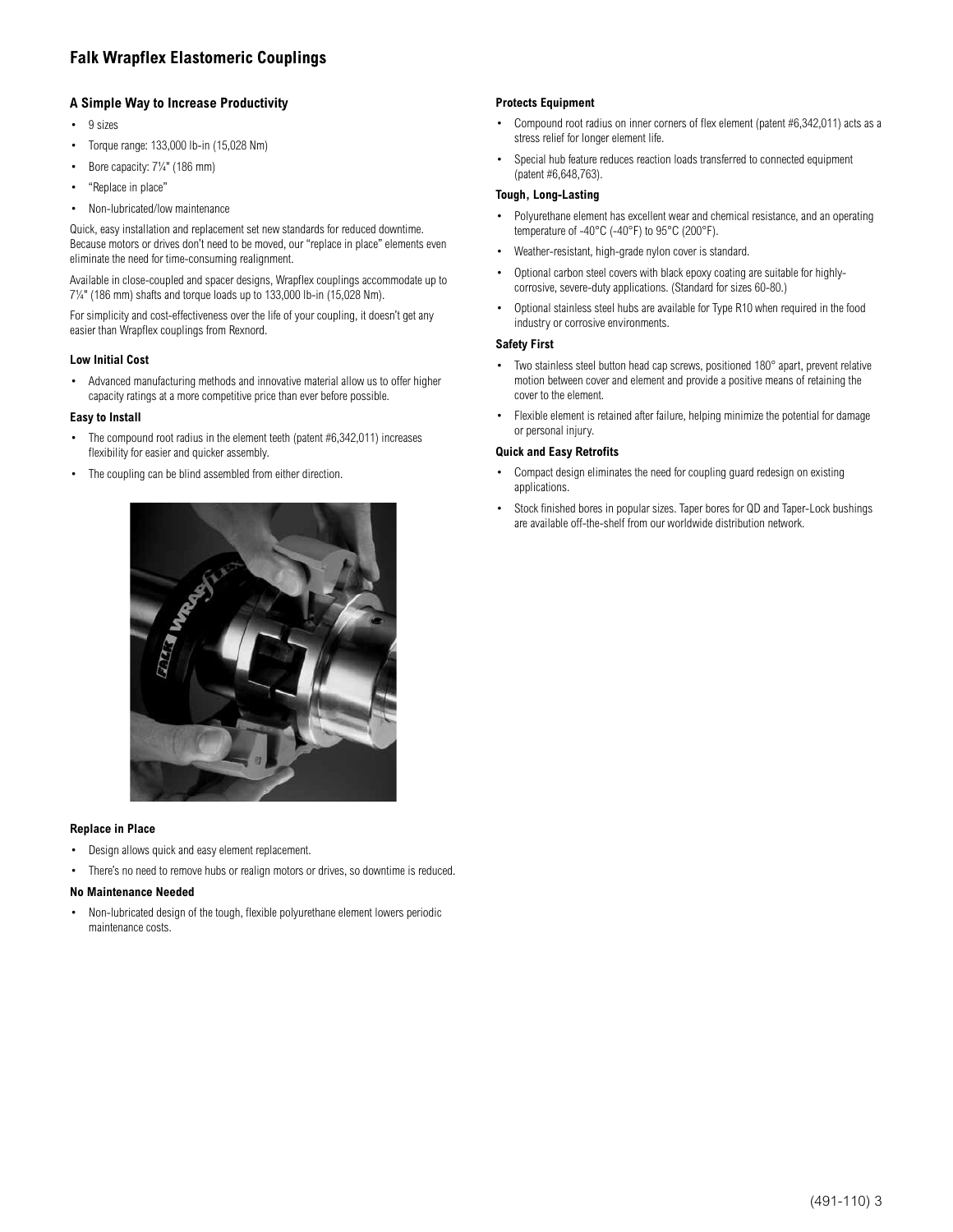## **Falk Wrapflex Coupling Selection**

#### **Wrapflex Quick Selection Method**

- 1. Determine Service Factor Refer to **Table 1**or **4** for motor or turbine driven applications. See **Table 5** for engine drives.
- 2. Determine Equivalent Horsepower: Refer to **Table 2** — Under the actual hp required and opposite the service factor, read the equivalent hp.
- 3. Determine Coupling Size:
	- A. Refer to **Table 3** Trace horizontally from the required speed to a hp value equal to or larger than the equivalent hp determined in Step 2. Read the coupling size at the top of the column.
	- B. Check shaft diameters against coupling maximum bores shown in **Table 3** and on **page 7** thru **11** for the correct coupling size selected.
	- C. In **Table 3**, check the required speed against the allowable speed shown below the correct coupling size selected.
- 4. Determine Coupling Dimensional Requirements:
	- A. Determine application/design shaft spacing and check application dimension requirements against selected coupling type dimensions shown on **page 7** thru **11**. Confirm sufficient clearances for coupling.
- 5. Confirm that application ambient operating temperatures are between -40°C (-40°F) to 95°C (200°F). For applications requiring Service Factor above 1.5 and temperatures above 79°C (175°F), consult Rexnord Engineering for selection assistance or optional high temperature elements.

**Service Factors** are a guide, based on experience, of the ratio between coupling catalog rating and system characteristics. The system characteristics are best measured with a torque meter.

#### **Table 1 — Service Factors**

| <b>Torque</b><br><b>Demands</b><br><b>Driven Machine</b> | <b>Typical applications for</b><br>electric motor or<br>turbine driven equipment                                                                    | <b>Typical</b><br><b>Service</b><br><b>Factor</b> |
|----------------------------------------------------------|-----------------------------------------------------------------------------------------------------------------------------------------------------|---------------------------------------------------|
|                                                          | Constant torque such as<br>Centrifugal Pumps, Blowers<br>and Compressors.                                                                           | 1.0                                               |
|                                                          | Continuous duty with some<br>torque variations including<br>Plastic Extruders. Forced<br>Draft Fans.                                                | 1.5                                               |
|                                                          | Light shock loads from<br>Metal Extuders, Cooling<br>Towers, Cane Knife,<br>Log Haul.                                                               | 2.0                                               |
|                                                          | Moderate shock loading<br>as expected from a Car<br>Dumper, Stone Crusher,<br>Vibrating Screen.                                                     | 2.5                                               |
|                                                          | Heavy shock load with<br>some negative torques<br>from Roughing Mills,<br>Reciprocating Pumps,<br>Compressors, Reversing<br>Runout Tables.          | 3.0                                               |
|                                                          | Applications like<br><b>Reciprocating Compressors</b><br>with frequent torque<br>reversals, which do not<br>necessarily cause<br>reverse rotations. | Refer to Factory                                  |

| <b>Service</b> |           |     |                |     |      |      |                |      |    |    |    |     |     | <b>Actual HP</b> |     |     |     |     |     |     |     |      |      |      |      |      |
|----------------|-----------|-----|----------------|-----|------|------|----------------|------|----|----|----|-----|-----|------------------|-----|-----|-----|-----|-----|-----|-----|------|------|------|------|------|
| Factor 1       | 3/4       |     | $1\frac{1}{2}$ | 2   |      | 5    | $7\frac{1}{2}$ | 10   | 15 | 20 | 25 | 30  | 40  | 50               | 60  | 75  | 100 | 125 | 150 | 200 | 250 | 300  | 350  | 400  | 450  | 500  |
| 1.0            | ა 75      | 1.0 | 1.5            |     | 3.0  | 5.0  | 7.5            | 10   | 15 | 20 | 25 | 30  | 40  | 50               | 60  | 75  | 100 | 125 | 150 | 200 | 250 | 300  | 350  | 400  | 450  | 500  |
| 1.25           | 0.94      | .25 | 1.9            | 2.5 | 3.8  | 6.3  | 9.4            | 12.5 | 19 | 25 | 31 | 38  | 50  | 63               | 75  | 94  | 125 | 156 | 188 | 250 | 312 | 375  | 438  | 500  | 563  | 625  |
| 1.5            |           | ı.5 | 2.3            | 3.0 | 4.5  | 1.5  | 1.3            | 15   | 23 | 30 | 38 | 45  | 60  | 75               | 90  | 113 | 150 | 188 | 225 | 300 | 375 | 450  | 525  | 600  | 675  | 750  |
| 1.75           | $\cdot$ 3 | 1.8 | 2.6            | 3.5 | 5.3  | 8.8  | 13.1           | 18   | 26 | 35 | 44 | 53  | 70  | 88               | 105 | 131 | 175 | 219 | 262 | 350 | 438 | 525  | 613  | 700  | 787  | 875  |
| 2.0            | .5        | 2.0 | 3.0            | 4.0 | 6.0  | 10.0 | 15.0           | 20   | 30 | 40 | 50 | 60  | 80  | 100              | 120 | 150 | 200 | 250 | 300 | 400 | 500 | 600  | 700  | 800  | 900  | 1000 |
| 2.5            | .9        | 2.5 | 3.8            | 5.0 | 7.5  | 12.5 | 18.8           | 25   | 38 | 50 | 63 | 75  | 100 | 125              | 150 | 187 | 250 | 312 | 375 | 500 | 625 | 750  | 875  | 1000 | 125  | 1250 |
| 3.0            | 2.3       | 3.0 | 4.5            | 6.0 | 9.0  | 15.0 | 22.5           | 30   | 45 | 60 | 75 | 90  | 120 | 150              | 180 | 225 | 300 | 375 | 450 | 600 | 750 | 900  | 1050 | 1200 | 350  | 1500 |
| 3.5            | 2.6       | 3.5 | 5.3            | 7.0 | 10.5 | 17.5 | 26.2           | 35   | 52 | 70 | 87 | 105 | 140 | 175              | 210 | 262 | 350 | 437 | 525 | 700 | 875 | 1050 | 1225 | 1400 | 1575 | 1750 |

#### **Table 2 — Equivalent Horsepower = (Actual HP x Service Factor)**

➀ For service factors not listed, Equivalent HP = Actual HP x Service Factor.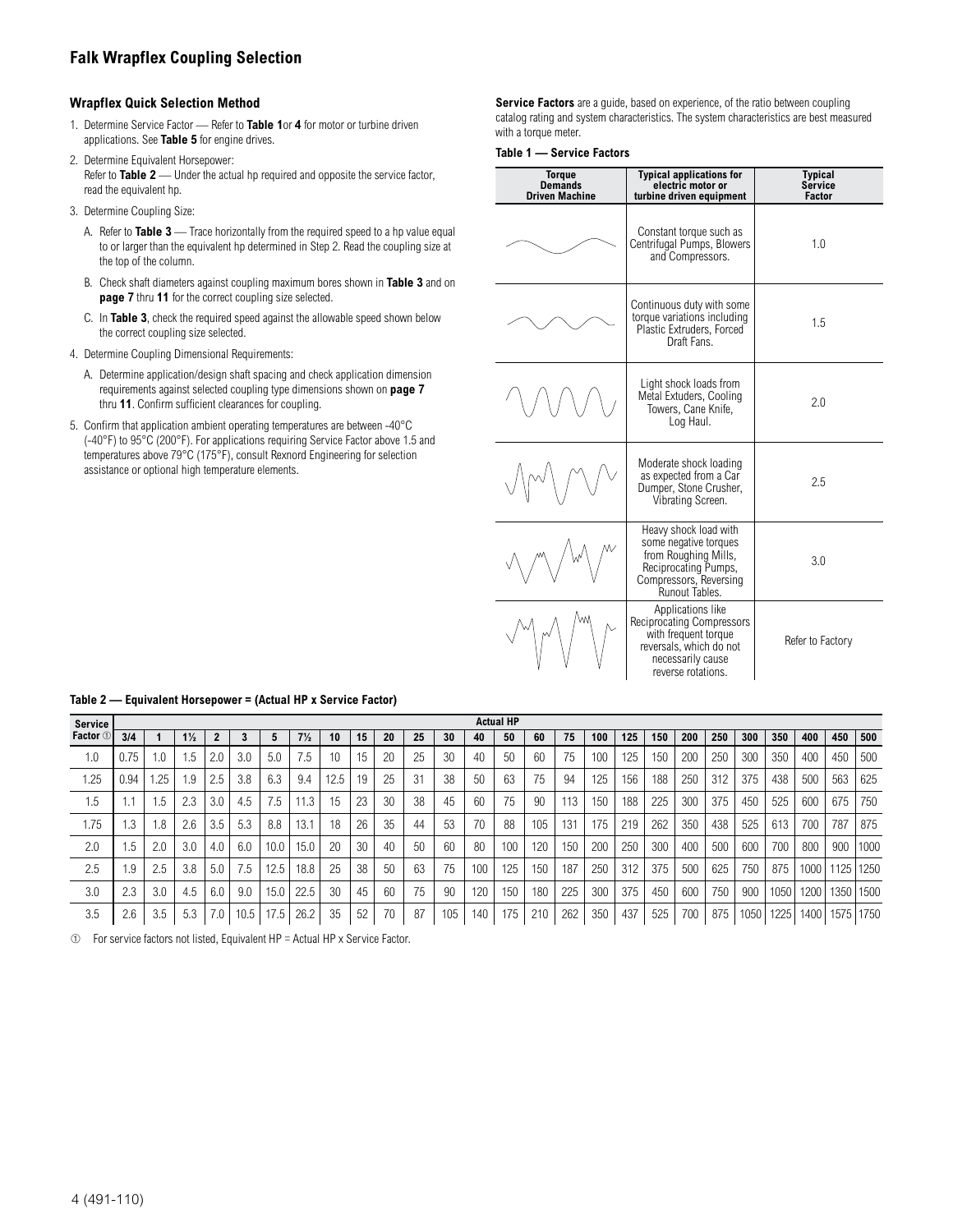## **Falk Wrapflex Coupling Selection**

#### **Table 3 — Falk Wrapflex Coupling Quick Selection Chart**

| <b>Size</b>                       | 5R                | <b>10R</b>        | <b>20R</b>        | 30R               | 40R               | 50R               | 60R                      | 70R                      | 80R                      |
|-----------------------------------|-------------------|-------------------|-------------------|-------------------|-------------------|-------------------|--------------------------|--------------------------|--------------------------|
| Max Bore (in)<br><b>Max Speed</b> | 1.625<br>4500 RPM | 1.875<br>4500 RPM | 2.375<br>4500 RPM | 2.875<br>4500 RPM | 3.375<br>3600 RPM | 4.125<br>3000 RPM | 5.250<br><b>2500 RPM</b> | 6.125<br>2100 RPM        | 7.250<br><b>1800 RPM</b> |
| Torque (Ib-in)                    | 550               | 1,150             | 2,800             | 4,600             | 9,100             | 22,200            | 35,500                   | 70,900                   | 133,000                  |
| <b>HP/100 RPM</b>                 | 0.873             | 1.82              | 4.44              | 7.30              | 14.4              | 35.2              | 56.3                     | 112                      | 211                      |
| <b>RPM</b>                        |                   |                   |                   |                   | <b>HP Ratings</b> |                   |                          |                          |                          |
| 4500                              | 39.3              | 82.1              | 200               | 328               |                   |                   | $\overline{\phantom{0}}$ |                          |                          |
| 3600                              | 31.4              | 65.7              | 160               | 263               | 520               | $\qquad \qquad -$ | $\overline{\phantom{0}}$ | $\qquad \qquad -$        | $\qquad \qquad -$        |
| 3000                              | 26.2              | 54.7              | 133               | 219               | 433               | 1057              | $\equiv$                 | $\overline{\phantom{0}}$ |                          |
| 2500                              | 21.8              | 45.6              | 111               | 182               | 361               | 881               | 1408                     | $\qquad \qquad -$        |                          |
| 2100                              | 18.3              | 38.3              | 93.3              | 153               | 303               | 740               | 1183                     | 2362                     | $\overline{\phantom{0}}$ |
| 1800                              | 15.7              | 32.8              | 80.0              | 131               | 260               | 634               | 1014                     | 2025                     | 3798                     |
| 1750                              | 15.3              | 31.9              | 77.7              | 128               | 253               | 616               | 986                      | 1969                     | 3693                     |
| 1450                              | 12.7              | 26.5              | 64.4              | 106               | 209               | 511               | 817                      | 1631                     | 3060                     |
| 1170                              | 10.2              | 21.3              | 52.0              | 85.4              | 169               | 412               | 659                      | 1316                     | 2469                     |
| 1000                              | 8.73              | 18.2              | 44.4              | 73.0              | 144               | 352               | 563                      | 1125                     | 2110                     |
| 870                               | 7.59              | 15.9              | 38.7              | 63.5              | 126               | 306               | 490                      | 979                      | 1836                     |
| 720                               | 6.28              | 13.1              | 32.0              | 52.6              | 104               | 254               | 406                      | 810                      | 1519                     |
| 650                               | 5.67              | 11.9              | 28.9              | 47.4              | 93.9              | 229               | 366                      | 731                      | 1372                     |
| 580                               | 5.06              | 10.6              | 25.8              | 42.3              | 83.7              | 204               | 327                      | 652                      | 1224                     |
| 520                               | 4.54              | 9.49              | 23.1              | 38.0              | 75.1              | 183               | 293                      | 585                      | 1097                     |
| 420                               | 3.67              | 7.66              | 18.7              | 30.7              | 60.6              | 148               | 237                      | 472                      | 886                      |
| 350                               | 3.05              | 6.39              | 15.5              | 25.5              | 50.5              | 123               | 197                      | 394                      | 739                      |
| 280                               | 2.44              | 5.11              | 12.4              | 20.4              | 40.4              | 98.6              | 158                      | 315                      | 591                      |
| 230                               | 2.01              | 4.20              | 10.2              | 16.8              | 33.2              | 81.0              | 130                      | 259                      | 485                      |
| 190                               | 1.66              | 3.47              | 8.44              | 13.9              | 27.4              | 66.9              | 107                      | 214                      | 401                      |
| 155                               | 1.35              | 2.83              | 6.89              | 11.3              | 22.4              | 54.6              | 87.3                     | 174                      | 327                      |
| 125                               | 1.09              | 2.28              | 5.55              | 9.12              | 18.0              | 44.0              | 70.4                     | 141                      | 264                      |
| 100                               | 0.873             | 1.82              | 4.44              | 7.30              | 14.4              | 35.2              | 56.3                     | 112                      | 211                      |
| 84                                | 0.733             | 1.53              | 3.73              | 6.13              | 12.1              | 29.6              | 47.3                     | 94.5                     | 177                      |
| 68                                | 0.593             | 1.24              | 3.02              | 4.96              | 9.82              | 24.0              | 38.3                     | 76.5                     | 143                      |
| 56                                | 0.489             | 1.02              | 2.49              | 4.09              | 8.09              | 19.7              | 31.5                     | 63.0                     | 118                      |
| $45\,$                            | 0.393             | 0.821             | 2.00              | 3.28              | $6.50\,$          | 15.9              | 25.3                     | 50.6                     | 95.0                     |
| 37                                | 0.323             | 0.675             | 1.64              | 2.70              | 5.34              | 13.0              | 20.8                     | 41.6                     | 78.1                     |
| $30\,$                            | 0.262             | 0.547             | 1.33              | 2.19              | 4.33              | 10.6              | 16.9                     | 33.7                     | 63.3                     |
| 25                                | 0.218             | 0.456             | 1.11              | 1.82              | 3.61              | 8.81              | 14.1                     | 28.1                     | 52.8                     |
| 20                                | 0.175             | 0.365             | 0.889             | 1.46              | 2.89              | 7.04              | 11.3                     | 22.5                     | 42.2                     |
| 16.5                              | 0.144             | 0.301             | 0.733             | 1.20              | 2.38              | 5.81              | 9.29                     | 18.6                     | 34.8                     |
| 13.5                              | 0.118             | 0.246             | 0.600             | 0.985             | 1.95              | 4.76              | 7.60                     | 15.2                     | 28.5                     |
| 11                                | 0.096             | 0.201             | 0.489             | 0.803             | 1.59              | 3.87              | 6.20                     | 12.4                     | 23.2                     |
| 9                                 | 0.079             | 0.164             | 0.400             | 0.657             | 1.30              | 3.17              | 5.07                     | 10.1                     | 19.0                     |
| 7.5                               | 0.065             | 0.137             | 0.333             | 0.547             | 1.08              | 2.64              | 4.22                     | 8.44                     | 15.8                     |
| 5                                 | 0.044             | 0.091             | 0.222             | 0.365             | 0.722             | 1.76              | 2.82                     | 5.62                     | 10.6                     |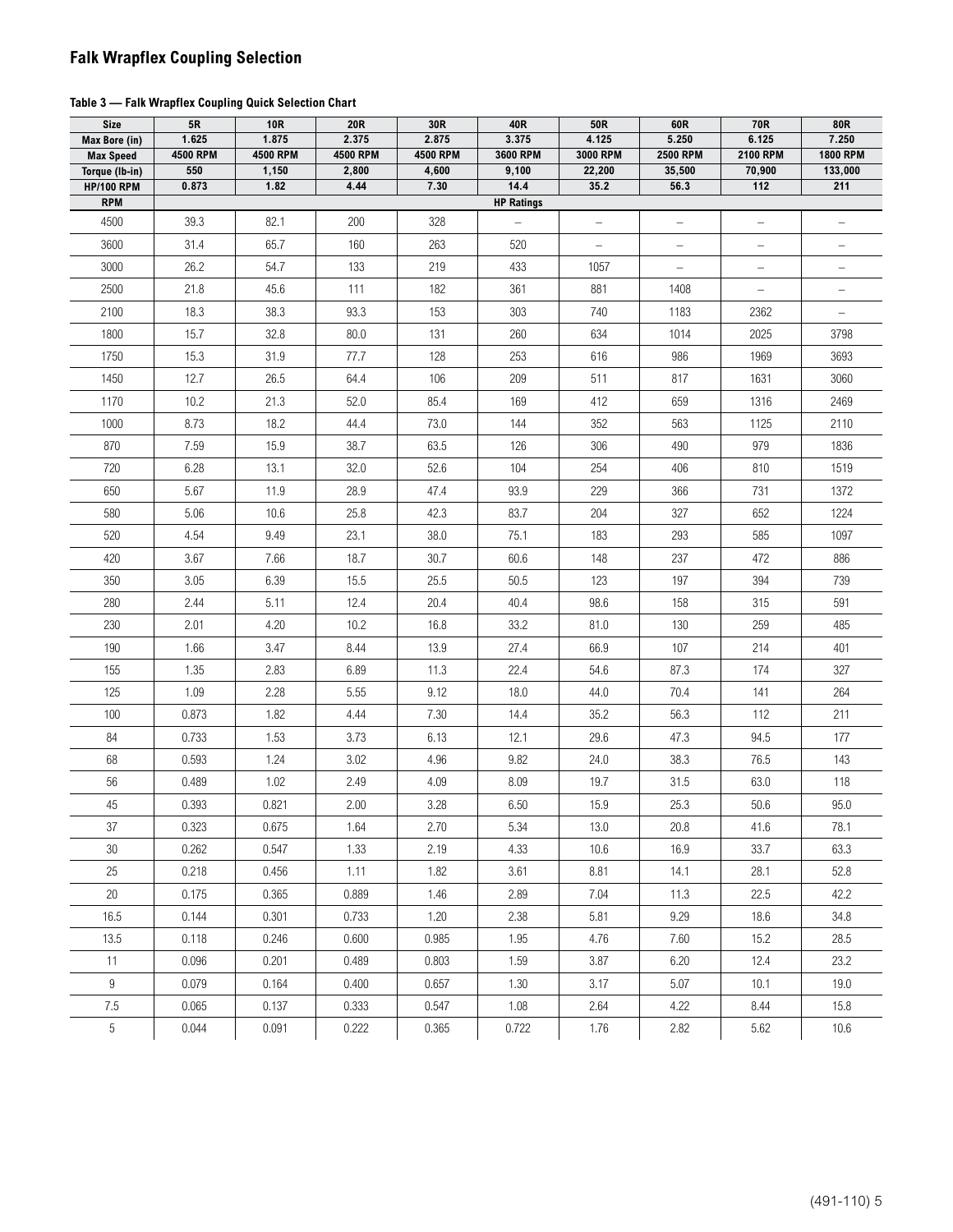#### **Table 4 — Flexible Coupling Service Factors for Motor** ➀ **and Turbine Drives**

Service factors listed are typical values based on normal operation of the drive systems.

| Application                                      | <b>Service</b><br>Factor | <b>Application</b>                         | <b>Service</b><br>Factor |
|--------------------------------------------------|--------------------------|--------------------------------------------|--------------------------|
|                                                  |                          |                                            |                          |
| AGITATORS                                        |                          | LAUNDRY WASHER OR TUMBLER2.0               |                          |
| Vertical and Horizontal                          |                          | <b>LINE SHAFTS</b>                         |                          |
|                                                  |                          |                                            |                          |
|                                                  |                          | <b>MACHINE TOOLS</b>                       |                          |
| <b>BLOWERS</b>                                   |                          |                                            |                          |
|                                                  |                          | Bending Roll, Notching Press, Punch Press, |                          |
|                                                  |                          |                                            |                          |
|                                                  |                          |                                            |                          |
|                                                  |                          |                                            |                          |
|                                                  |                          | <b>METAL FORMING MACHINES</b>              |                          |
| <b>COMPRESSORS</b>                               |                          |                                            |                          |
|                                                  |                          | Draw Bench Carriage and Main Drive2.0      |                          |
|                                                  |                          |                                            |                          |
|                                                  |                          | Farming Machine and Forming Mills 2.0      |                          |
| Reciprocating                                    |                          |                                            |                          |
| Direct Connected Refer to Factory                |                          |                                            |                          |
| Without Flywheel Refer to Factory                |                          |                                            |                          |
| 2 With Flywheel and Gear between Compressor      |                          |                                            |                          |
| and Prime Mover                                  |                          | <b>MIXERS</b> (see Agitators)              |                          |
| 1 cylinder, single acting3.0                     |                          |                                            |                          |
| 1 cylinder, double acting 3.0                    |                          |                                            |                          |
| 2 cylinders, single acting3.0                    |                          |                                            |                          |
| 2 cylinders, double acting3.0                    |                          | <b>PULVERIZERS</b>                         |                          |
| 3 cylinders, single acting3.0                    |                          |                                            |                          |
| 4 or more cly., single act 1.75                  |                          |                                            |                          |
| 4 or more cyl., double act.  1.75                |                          | <b>PUMPS</b>                               |                          |
| 3 CONVEYORS                                      |                          |                                            |                          |
| Apron, Assembly, Belt, Chain, Flight, Screw  1.0 |                          | Centrifugal - Constant Speed  1.0          |                          |
|                                                  |                          | Frequent Speed Changes under Load 1.25     |                          |
| Live Roll, Shaker and Reciprocating3.0           |                          |                                            |                          |
| <b>34 CRANES AND HOIST</b>                       |                          |                                            |                          |
|                                                  |                          | Reciprocating, Plunger Piston              |                          |
|                                                  |                          |                                            |                          |
|                                                  |                          |                                            |                          |
|                                                  |                          |                                            |                          |
|                                                  |                          |                                            |                          |
| <b>ELEVATORS</b>                                 |                          | Screw Pump, Progressing Cavity 1.25        |                          |
| Bucket, Centrifugal Discharge  1.25              |                          |                                            |                          |
| Freight or Passenger  Not Approved               |                          | <b>SCREENS</b>                             |                          |
|                                                  |                          |                                            |                          |
|                                                  |                          |                                            |                          |
|                                                  |                          |                                            |                          |
|                                                  |                          |                                            |                          |
| FANS                                             |                          |                                            |                          |
|                                                  |                          | SKI TOWS & LIFTS  Not Approved             |                          |
|                                                  |                          |                                            |                          |
| Forced Draft - Across the Line start 1.5         |                          |                                            |                          |
| Forced Draft Motor driven thru fluid             |                          |                                            |                          |
|                                                  |                          |                                            |                          |
|                                                  |                          | WINCH, MANEUVERING                         |                          |
| Induced Draft with damper control                |                          |                                            |                          |
|                                                  |                          | <b>WOODWORKING MACHINERY 1.0</b>           |                          |
| <b>FEEDERS</b>                                   |                          | WORK LIFT PLATFORMS  Not Approved          |                          |
|                                                  |                          |                                            |                          |
|                                                  |                          |                                            |                          |
| <b>GENERATORS</b>                                |                          |                                            |                          |
|                                                  |                          |                                            |                          |
|                                                  |                          |                                            |                          |
|                                                  |                          |                                            |                          |

- ➀ For engine drives, refer to **Table 5**. Electric motors, generators, engines, compressors and other machines fitted with sleeves or straight roller bearings usually require limited end float couplings. If in doubt, provide axial clearances and centering forces to the Factory for a recommendation.
- ➁ For balanced opposed design, refer to the Factory.
- ➂ If people are occasionally transported, refer to the Factory for the selection of the proper size coupling.
- ➃ For high peak load applications (such as Metal Rolling Mills) refer to the Factory.

#### **Table 5 — Engine Drive Service Factors** ➄

Service Factors (S.F.) for engine drives are those required for applications where good flywheel regulation prevents torque fluctuations greater than ±20%. For drives where torque fluctuations are greater or where the operation is near a serious critical or torsional vibration, a mass elastic study is necessary.

| No. of<br><b>Cylinders</b> |     |      | 4 or 5 <sup>®</sup> |      | 6 or more <b>b</b> |      |  |      |     |  |  |  |
|----------------------------|-----|------|---------------------|------|--------------------|------|--|------|-----|--|--|--|
| Table 4 S.F.               |     | 1.25 | 1.5                 | . 75 |                    | . 25 |  | 75   |     |  |  |  |
| Engine S.F.                | 2.0 | 2.25 | 2.5                 | 2.75 | 1.5                | 75،  |  | 2.25 | 2.5 |  |  |  |

➄ To use **Table 5**, first determine application service factor from **Table 4**. Use that factor to determine Engine S.F. from **Table 5**. When service factor from **Table 4** is greater than 2.0, or where 1, 2, or 3 cylinder engines are involved, refer complete application details to Rexnord Engineering.

| Industry                                                               | Service<br>Factor | <b>Industry</b>                                                                    | Service<br>Factor |
|------------------------------------------------------------------------|-------------------|------------------------------------------------------------------------------------|-------------------|
| AGGREGATE PROCESSING, CEMENT, MINING                                   |                   | Shear, Croppers Refer to Factory                                                   |                   |
| KILNS; TUBE, ROD AND BALL MILLS<br>Direct or on L.S. shaft of Reducer. |                   |                                                                                    |                   |
| with final drive Machined Spur Gears2.0                                |                   |                                                                                    |                   |
| Single Helical or Herringbone Gears 1.75                               |                   | Soaking Pit Cover Drives -                                                         |                   |
| Conveyors, Feeders, Screens,                                           |                   |                                                                                    |                   |
|                                                                        |                   |                                                                                    |                   |
|                                                                        |                   | Unscramblers (Billet Bundle Busters)2.0                                            |                   |
|                                                                        |                   |                                                                                    |                   |
|                                                                        |                   | OIL INDUSTRY                                                                       |                   |
|                                                                        |                   |                                                                                    |                   |
| BREWING AND DISTILLING                                                 |                   | Oilwell Pumping (not over 150% peak torque)  2.0                                   |                   |
| Bottle and Can Filling Machines  1.0                                   |                   |                                                                                    |                   |
|                                                                        |                   | PAPER MILLS                                                                        |                   |
|                                                                        |                   |                                                                                    |                   |
|                                                                        |                   |                                                                                    |                   |
| Scale Hopper, Frequent Peaks 1.75<br>CLAY WORKING INDUSTRY             |                   | Barking Drum<br>L.S. shaft of reducer with final drive - Helical                   |                   |
| Brick Press, Briquette Machine, Clay Working                           |                   |                                                                                    |                   |
|                                                                        |                   |                                                                                    |                   |
| DREDGES                                                                |                   |                                                                                    |                   |
|                                                                        |                   |                                                                                    |                   |
|                                                                        |                   |                                                                                    |                   |
|                                                                        |                   |                                                                                    |                   |
|                                                                        |                   |                                                                                    |                   |
|                                                                        |                   |                                                                                    |                   |
|                                                                        |                   |                                                                                    |                   |
| FOOD INDUSTRY                                                          |                   |                                                                                    |                   |
|                                                                        |                   |                                                                                    |                   |
|                                                                        |                   |                                                                                    |                   |
|                                                                        |                   |                                                                                    |                   |
| LUMBER                                                                 |                   |                                                                                    |                   |
|                                                                        |                   |                                                                                    |                   |
|                                                                        |                   |                                                                                    |                   |
| Gang Saw (Reciprocating) Refer to Factory                              |                   |                                                                                    |                   |
|                                                                        |                   | Stock Chest, Washer, Thickener 1.5                                                 |                   |
|                                                                        |                   | Stock Pumps, Centrifugal                                                           |                   |
|                                                                        |                   | Frequent Speed Changes Under Load  1.25                                            |                   |
|                                                                        |                   |                                                                                    |                   |
|                                                                        |                   |                                                                                    |                   |
|                                                                        |                   | <b>RUBBER INDUSTRY</b>                                                             |                   |
| 4 METAL ROLLING MILLS                                                  |                   |                                                                                    |                   |
| Coilers (Up or Down) Cold Mills only 1.5                               |                   |                                                                                    |                   |
|                                                                        |                   |                                                                                    |                   |
| Coke Plants                                                            |                   | Mixing Mill, Refiner or Sheeter                                                    |                   |
|                                                                        |                   |                                                                                    |                   |
| Pusher or Larry Car Traction Drive3.0                                  |                   |                                                                                    |                   |
|                                                                        |                   |                                                                                    |                   |
| Cold Mills - Strip Mills Refer to Factory                              |                   | Tire & Tube Press Opener (Peak Torque) 1.0                                         |                   |
|                                                                        |                   | Warming Mill                                                                       |                   |
|                                                                        |                   |                                                                                    |                   |
|                                                                        |                   |                                                                                    |                   |
|                                                                        |                   |                                                                                    |                   |
|                                                                        |                   | SEWAGE DISPOSAL EQUIPMENT                                                          |                   |
| Hot Mills<br>Strip or Sheet Mills Refer to Factory                     |                   | Bar Screen, Chemical Feeders, Collectors,<br>Dewatering Screen, Grit Collector 1.0 |                   |
| Reversing Blooming Refer to Factory                                    |                   | SUGAR INDUSTRY                                                                     |                   |
| Slabbing Mills Refer to Factory                                        |                   |                                                                                    |                   |
|                                                                        |                   |                                                                                    |                   |
|                                                                        |                   | Mill Stands, Turbine Driver with all Helical                                       |                   |
| Merchant Mills Refer to Factory                                        |                   | Electric Drive or Šteam Engine Drive with Helical,                                 |                   |
| Mill Tables                                                            |                   | Herringbone, or Spur Gears                                                         |                   |
| Roughing Breakdown Mills3.0                                            |                   |                                                                                    |                   |
| Hot Bed or Transfer, non-reversing  1.5                                |                   | <b>TEXTILE INDUSTRY</b>                                                            |                   |
| Runout, non-reversing, non-plugging2.0                                 |                   |                                                                                    |                   |
|                                                                        |                   |                                                                                    |                   |
|                                                                        |                   |                                                                                    |                   |
|                                                                        |                   |                                                                                    |                   |
| Seamless Tube Mills                                                    |                   | Knitting Machine Refer to Factory                                                  |                   |
|                                                                        |                   | Spinner, Tenter Frame, Winder 1.5                                                  |                   |
|                                                                        |                   |                                                                                    |                   |
|                                                                        |                   |                                                                                    |                   |
|                                                                        |                   |                                                                                    |                   |

**D** 

 $\overline{\phantom{0}}$ 

**LUMBER**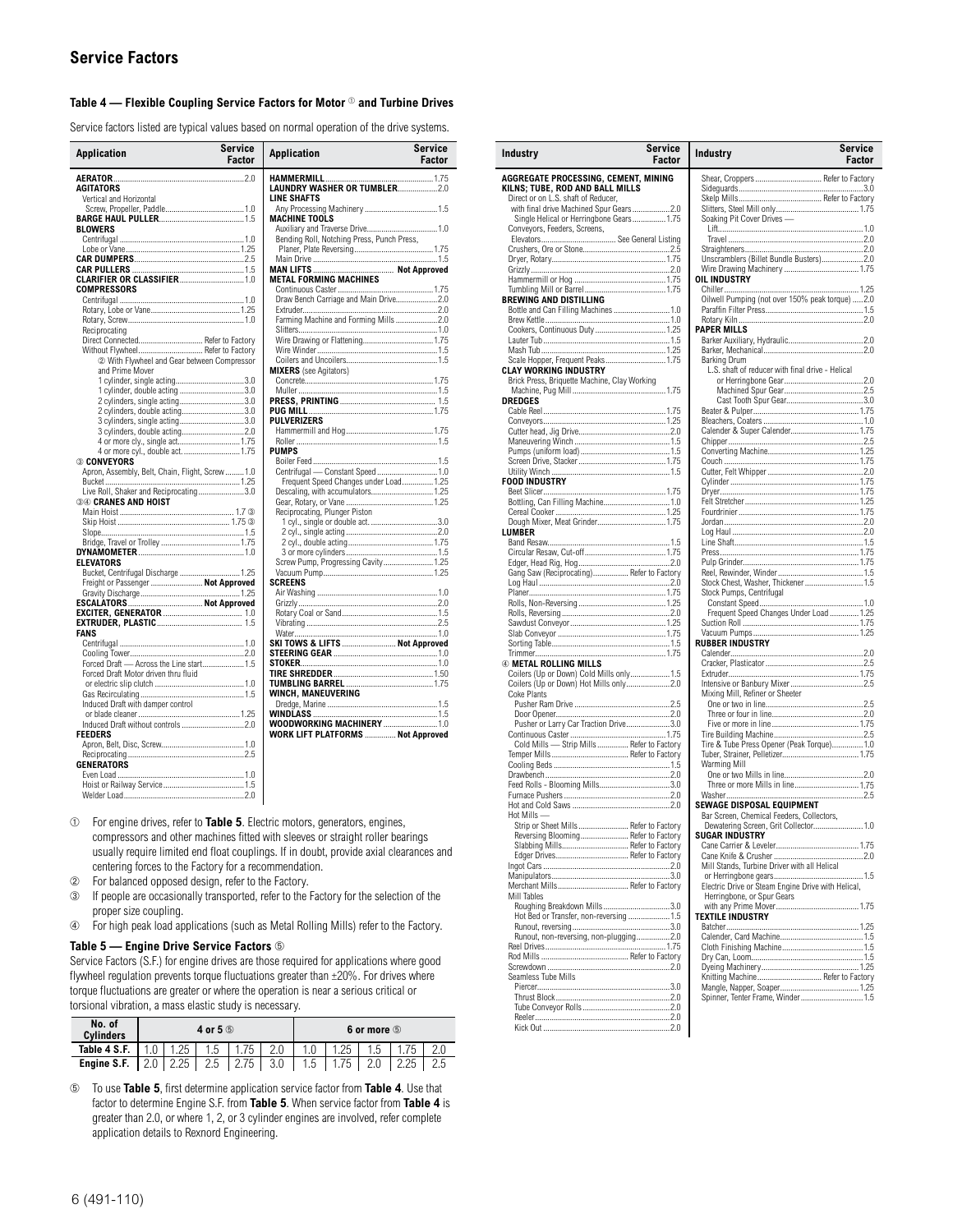

| Cplg            | Torque              | Allow               |             |               |                          | Cplg Wt (lb) $\circledcirc$                |                       | A                               | AA                    |                                         |       |                  |      |       |       |      |      |      |      |                           |                 | <b>Cover Fasteners</b> |
|-----------------|---------------------|---------------------|-------------|---------------|--------------------------|--------------------------------------------|-----------------------|---------------------------------|-----------------------|-----------------------------------------|-------|------------------|------|-------|-------|------|------|------|------|---------------------------|-----------------|------------------------|
| Size<br>$\circ$ | Rating<br>$(lb-in)$ | Speed<br><b>RPM</b> | Min<br>Bore | Max<br>Bore 2 | <b>Nylon</b><br>Cover    | <b>Steel</b><br>Cover<br>$\left( 4\right)$ | <b>Nylon</b><br>Cover | Steel<br>Cover<br>$\circled{4}$ | <b>Nylon</b><br>Cover | <b>Steel</b><br>Cover<br>$^{\circledA}$ | B     | BE <sub>®</sub>  | C    | D     | F     | н    |      | S    |      | <b>GAP <i><b></b></i></b> | <b>Size</b>     | Allen<br>Wrench        |
| 5R              | 550                 | 4500                | 0.500       | .625          | 2.96                     | 3.27                                       | 3.01                  | 3.01                            | 3.17                  | 3.17                                    | 2.83  | 0.78             | 1.02 | 2.36  | 2.52  | 0.59 | 0.91 | 0.63 | 0.35 | 0.078                     | M <sub>4</sub>  | M <sub>2.5</sub>       |
| 10 <sub>R</sub> | 1,150               | 4500                | 0.625       | .875          | 5.48                     | 5.98                                       | 3.56                  | 3.56                            | 3.72                  | 3.72                                    | 3.62  | 0.94             | 1.34 | 2.84  | 2.99  | 0.75 | 1.10 | 0.88 | 0.43 | 0.078                     | M4              | M2.5                   |
| 20 <sub>R</sub> | 2,800               | 4500                | 0.750       | 2.375         | 12.4                     | 13.4                                       | 4.96                  | 4.88                            | 5.20                  | 5.12                                    | 4.80  | .26              | 1.77 | 3.62  | 4.02  | 0.98 | 1.46 | 1.00 | 0.59 | 0.078                     | M <sub>6</sub>  | M4                     |
| 30R             | 4,600               | 4500                | 1.000       | 2.875         | 20.7                     | 22.1                                       | 5.77                  | 5.63                            | 6.01                  | 5.87                                    | 5.98  | 1.42             | 2.28 | 4.13  | 4.65  | 1.14 | 1.65 | .25  | 0.67 | 0.078                     | M <sub>6</sub>  | M4                     |
| 40R             | 9,100               | 3600                | 1.125       | 3.375         | 37.6                     | 39.8                                       | 7.17                  | 6.97                            | 7.48                  | 7.28                                    | 7.13  | i 85             | 2.64 | 5.12  | 5.91  | 1.34 | 2.15 | .63  | 0.83 | 0.197                     | M <sub>8</sub>  | M <sub>5</sub>         |
| 50R             | 22,200              | 3000                | .250        | 4.125         | 78.8                     | 82.9                                       | 9.09                  | 8.82                            | 9.41                  | 9.13                                    | 8.46  | 2.39             | 3.03 | 7.01  | 7.48  | .81  | 2.74 | .75  | 1.10 | 0.197                     | M <sub>8</sub>  | M <sub>5</sub>         |
| 60R             | 35,500              | 2500                | 2.000       | 5.250         | $\overline{\phantom{0}}$ | 146                                        | -                     | 10.51                           |                       | 10.94                                   | 10.84 | 2.97             | 3.94 | 8.25  | 8.98  | 2.37 | 2.64 |      | 1.39 | 0.197                     | M10             | M <sub>6</sub>         |
| 70R             | 70,900              | 2100                | 2.750       | 6.125         | $\overline{\phantom{0}}$ | 244                                        | -                     | 12.20                           |                       | 12.64                                   | 12.76 | 3.3 <sup>1</sup> | 4.72 | 9.88  | 10.63 | 2.74 | 2.95 | -    | 1.56 | 0.197                     | M10             | M <sub>6</sub>         |
| 80R             | 133,000             | 1800                | 3.375       | 250           | $\overline{\phantom{0}}$ | 365                                        | -                     | 14.57                           |                       | 15.00                                   | 14.84 | 3.82             | 5.51 | 10.63 | 12.91 | 3.28 | 3.35 | —    | 1.79 | 0.236                     | M <sub>10</sub> | M <sub>6</sub>         |

➀ Wrapflex is a metric product. Metric to inch conversions may not be direct. Dimensions are for reference only and are subject to change without notice unless certified.

➁ AGMA Class 1 clearance fit bores are standard for Sizes 5R thru 50R, with two setscrews (one over keyway and one at 90°). Interference fit bores and no setscrews are standard for Sizes 60R thru 80R. Long hubs and interference fits are available and recommended when at or near maximum bore and: a) Number of start/stop cycles exceeds 10 per hour; or b) Application service factor = 2.0 or higher.

➂ Coupling assembly weight is based on "no bore" hubs. For coupling assembly weight and bored hubs, subtract the following value for each hub: (0.20)(Bore)2(C) lb. Bore in "inches".

➃ Nylon cover is standard on Sizes 5R thru 50R, with an epoxy-coated steel cover as an option. Epoxy-coated steel cover is standard on Sizes 60R thru 80R, with no option for nylon cover.

➄ "BE" = Standard "Distance Between Shaft Ends" with hubs mounted flush to the shaft ends. "GAP" = Minimum allowable "Distance Between Shaft Ends". Any shaft end spacing between the "GAP" and "BE" dimensions is acceptable. However, if utilizing a shaft end spacing less than the "BE" dimension, the key should not extend beyond the hub face in order to prevent potential interference with the flex element.

➅ Cover fasteners are stainless steel, socket button head cap screws, per ISO 7380-A2. Two cap screws per coupling assembly.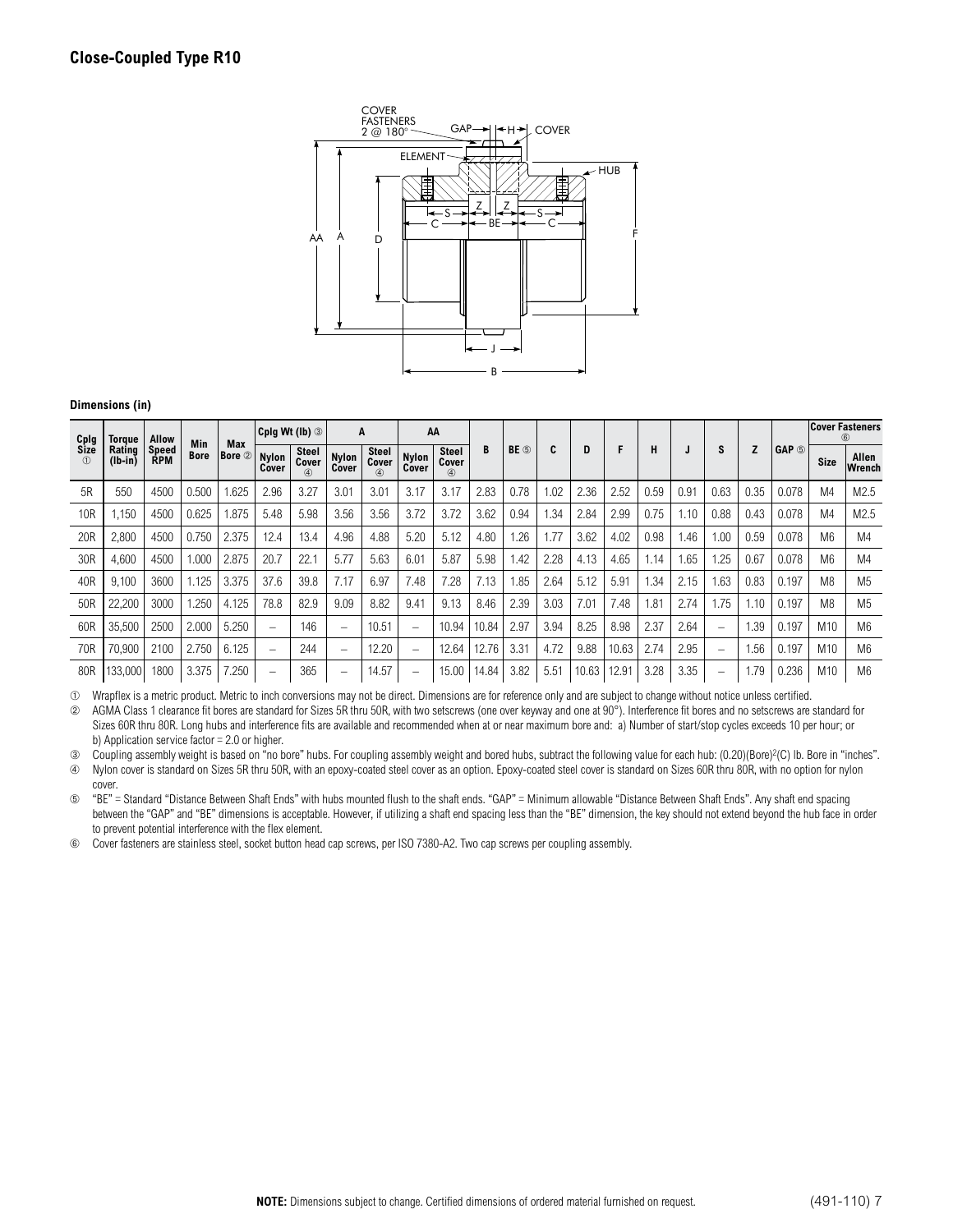

| <b>Coupling Size</b> | <b>Bushing Size</b> | Torque Rating $\mathbb O$ | HP per 100 | <b>Max RPM</b><br>Max Bore 1 | Min Bore 1 |       | <b>Coupling Weight without Bushing</b> | <b>GAP</b>              | <b>BE</b> |      |
|----------------------|---------------------|---------------------------|------------|------------------------------|------------|-------|----------------------------------------|-------------------------|-----------|------|
|                      |                     | $(Ib-in)$                 | <b>RPM</b> |                              |            |       | Nylon Cover (Ib)                       | <b>Steel Cover (Ib)</b> |           |      |
| 5R                   | JA                  | 550                       | 0.87       | 4500                         | .250       | 0.500 | 2.13                                   | 2.43                    | 0.078     | 0.78 |
| 10 <sub>R</sub>      | JA.                 | .150                      | .82        | 4500                         | .250       | 0.500 | 3.49                                   | 3.99                    | 0.078     | 0.94 |
| 20R                  | SD                  | 2,800                     | 4.44       | 4500                         | 1.938      | 0.500 | 6.73                                   | 7.78                    | 0.078     | 1.26 |
| 30R                  | <b>SD</b>           | 4.600                     | 7.30       | 4500                         | 1.938      | 0.500 | 10.2                                   | 1.6                     | 0.078     | 1.42 |
| 40R                  | <b>SF</b>           | 9.100                     | 14.4       | 3600                         | 2.938      | 0.500 | 17.0                                   | 19.2                    | 0.197     | 1.84 |
| 50R                  |                     | 22,200                    | 35.2       | 3000                         | 3.500      | 0.875 | 38.6                                   | 42.7                    | 0.197     | 2.39 |
| 60R                  |                     | 35.500                    | 56.3       | 2500                         | 4.500      | 1.438 | ΝA                                     | 86.3                    | 0.197     | 2.96 |
| 70R                  |                     | 70.900                    | 112        | 2100                         | 4.500      | 1.438 | ΝA                                     | 142                     | 0.197     | 3.31 |
| 80R                  | $M$ ②               | 133.000                   | 21'        | 1800                         | 5.500      | .938  | <b>NA</b>                              | 254                     | 0.236     | 3.82 |

|                      |                | <b>Cover Fasteners 3</b> | <b>Bushing</b>                             |                                                       |                |                          |                 |                     |               |
|----------------------|----------------|--------------------------|--------------------------------------------|-------------------------------------------------------|----------------|--------------------------|-----------------|---------------------|---------------|
| <b>Coupling Size</b> | <b>Size</b>    | <b>Hex Tool</b>          | <b>Fasteners</b> 3<br><b>Inch Hardware</b> | AA - Nylon Cover   AA - Steel Cover   A - Nylon Cover |                |                          | A - Steel Cover | $AF$ $\circledcirc$ | B             |
| 5R                   | M4             | M <sub>2.5</sub>         | #10-24 x 1.00                              | 3.17                                                  | 3.17           | 3.01                     | 3.01            | 2.00                | 2.83          |
| 10 <sub>R</sub>      | M4             | M <sub>2.5</sub>         | #10-24 x 1.00                              | 3.72                                                  | 3.72           | 3.56                     | 3.56            | 2.00                | 2.99          |
| 20R                  | M <sub>6</sub> | M <sub>4</sub>           | $1/4 - 20 \times 1.00$                     | 5.20                                                  | 5.12           | 4.96                     | 4.88            | 3.19                | 3.78          |
| 30R                  | M <sub>6</sub> | M <sub>4</sub>           | $1/4 - 20 \times 1.00$                     | 6.01                                                  | 5.87           | 5.77                     | 5.63            | 3.19                | 3.94          |
| 40R                  | M <sub>8</sub> | M <sub>5</sub>           | $3/8 - 16 \times 1.25$                     | 7.48                                                  | 7.28           | 7.17                     | 6.97            | 4.63                | 4.52          |
| 50R                  | M8             | M <sub>5</sub>           | $1/2 - 13 \times 1.75$                     | 9.41                                                  | 9.13           | 9.09                     | 8.82            | 6.00                | 5.70          |
| 60R                  | M10            | M <sub>6</sub>           | $5/8 - 11 \times 2.50$                     | $\qquad \qquad$                                       | 10.94          | $\overline{\phantom{m}}$ | 10.51           | 7.25                | 9.34          |
| 70R                  | M10            | M <sub>6</sub>           | $5/8 - 11 \times 2.50$                     | $\qquad \qquad -$                                     | 12.64          | -                        | 12.20           | 7.25                | 9.69          |
| 80R                  | M10            | M <sub>6</sub>           | $3/4 - 10 \times 3.00$                     | $\overline{\phantom{0}}$                              | 15.00          | $\overline{\phantom{0}}$ | 14.57           | 9.13                | 14.22         |
|                      |                |                          |                                            |                                                       |                |                          |                 |                     |               |
|                      |                |                          |                                            |                                                       |                |                          |                 |                     |               |
| <b>Coupling Size</b> | C              | D                        | E ①                                        | F                                                     | G <sup>①</sup> | н                        | J – Nylon Cover | J - Steel Cover     | K - Clearance |
| 5R                   | 1.02           | 2.36                     | 1.00                                       | 2.520                                                 | 0.44           | 0.59                     | 0.91            | 0.91                | 1.16          |
| 10R                  | 1.02           | 2.84                     | 1.00                                       | 2.992                                                 | 0.44           | 0.75                     | 1.10            | 1.10                | 1.16          |
| 20R                  | 1.26           | 3.62                     | 1.81                                       | 4.016                                                 | 0.56           | 0.98                     | 1.46            | 1.46                | 1.19          |
| 30R                  | 1.26           | 4.13                     | 1.81                                       | 4.646                                                 | 0.56           | 1.14                     | 1.65            | 1.64                | 1.19          |
| 40R                  | 1.34           | 5.12                     | 2.00                                       | 5.906                                                 | 0.84           | 1.34                     | 2.15            | 2.09                | 1.50          |
| 50R                  | 1.65           | 7.01                     | 2.63                                       | 7.480                                                 | 1.13           | 1.81                     | 2.74            | 2.65                | 2.13          |
| 60R                  | 3.19           | 8.25                     | 4.50                                       | 8.976                                                 | 1.50           | 2.37                     | -               | 2.64                | 2.94          |
| 70R                  | 3.19           | 9.88                     | 4.50                                       | 10.630                                                | 1.50           | 2.74                     | -               | 2.95                | 2.94          |

➀ Typical – refer to bushing manufacturer for exceptions and service factor limitations.

➁ 80R requires a special "M" bushing, manufactured for "reverse" mounting. Consult bushing manufacturer.

➂ Cover fasteners are ISO 7380, stainless steel, socket button head cap screws. Bushing fasteners are SAE Grade 5 (inch) or ISO 8.8 (metric), hex head cap screws.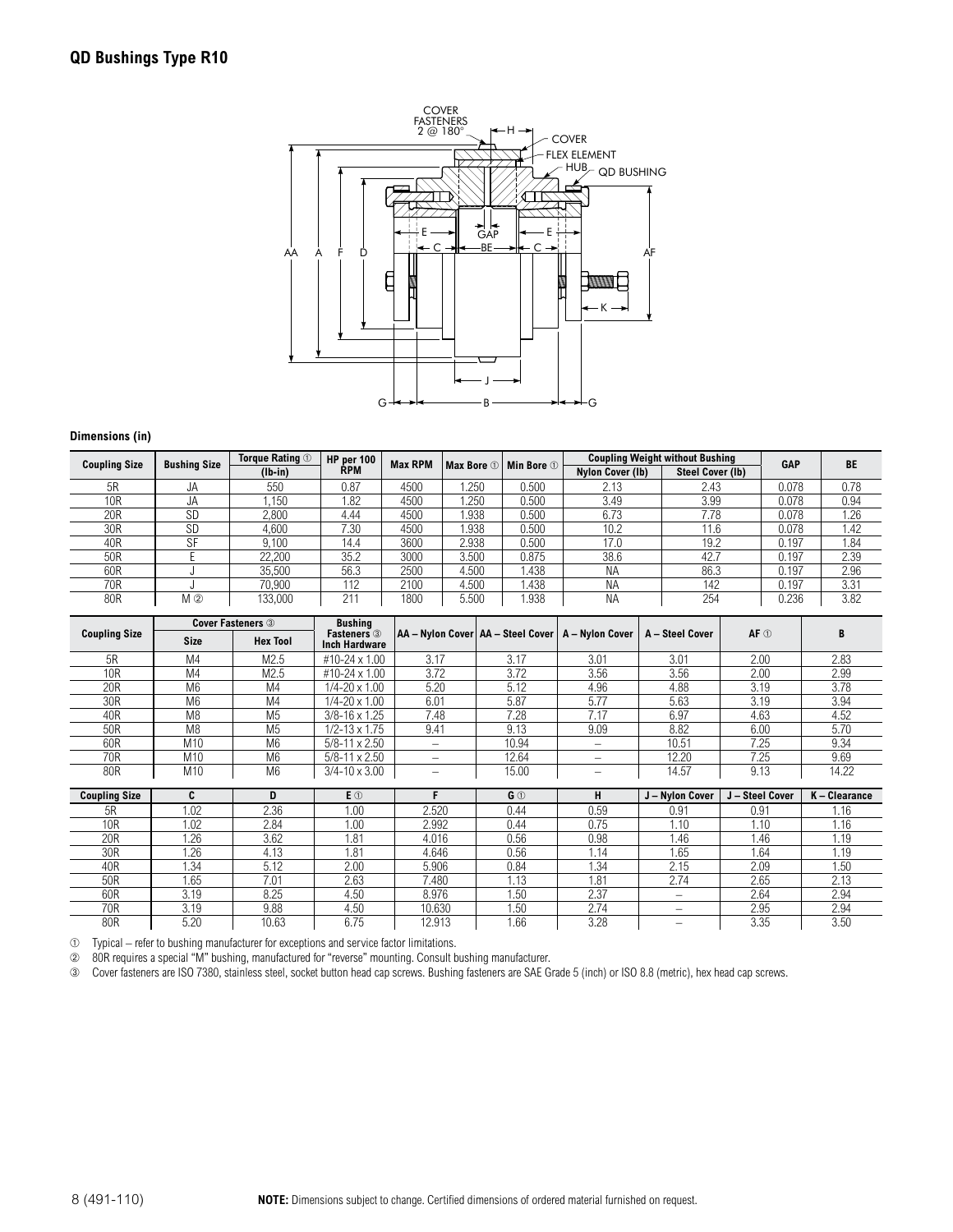

|                      | Torque Rating 1     |           |                |                |            |                         | <b>Coupling Weight w/o Bushing</b> |                    |            |
|----------------------|---------------------|-----------|----------------|----------------|------------|-------------------------|------------------------------------|--------------------|------------|
| <b>Coupling Size</b> | <b>Bushing Size</b> |           | HP per 100 RPM | <b>Max RPM</b> | Max Bore 1 | Min Bore $\circledcirc$ | <b>Nylon Cover</b>                 | <b>Steel Cover</b> | <b>GAP</b> |
|                      |                     | $(lb-in)$ |                |                |            |                         | (1b)                               | (Ib)               |            |
| 5R                   | 1108                | 550       | 0.87           | 4500           | . 125      | 0.500                   | i.78                               | 2.08               | 0.078      |
| 10R                  | 1210                | .150      | 1.82           | 4500           | .250       | 0.500                   | 3.44                               | 3.93               | 0.078      |
| 20 <sub>R</sub>      | 1610                | 2,800     | 4.44           | 4500           | .688       | 0.500                   | 6.86                               | 7.91               | 0.078      |
| 30R                  | 2012                | 4.600     | 7.30           | 4500           | 2.125      | 0.500                   | 10.7                               | 12.1               | 0.078      |
| 40R                  | 2517                | 9.100     | 14.4           | 3600           | 2.688      | 0.500                   | 19.4                               | 21.7               | 0.197      |
| 50R                  | 3020                | 22,200    | 35.2           | 3000           | 3.250      | 0.875                   | 43.7                               | 47.8               | 0.197      |
| 60R                  | 4040                | 35,500    | 56.3           | 2500           | 4.438      | 1.438                   | -                                  | 92.0               | 0.197      |
| 70R                  | 4545                | 70.900    | 112            | 2100           | 4.938      | 1.938                   |                                    | 160                | 0.197      |
| 80R                  | 5050                | 126.000   | 200            | 1800           | 5.313      | 2.438                   | -                                  | 238                | 0.236      |

| <b>Coupling Size</b> | BE   |                | <b>Cover Fasteners 2</b> | A - Nylon Cover |       | A - Steel Cover   AA - Nylon Cover   AA - Steel Cover |       | B     |      |
|----------------------|------|----------------|--------------------------|-----------------|-------|-------------------------------------------------------|-------|-------|------|
|                      |      | <b>Size</b>    | <b>Hex Tool</b>          |                 |       |                                                       |       |       |      |
| 5R                   | 0.78 | M4             | M <sub>2.5</sub>         | 3.01            | 3.01  | 3.17                                                  | 3.17  | 2.56  | 0.89 |
| 10 <sub>R</sub>      | 0.94 | M <sub>4</sub> | M <sub>2.5</sub>         | 3.56            | 3.56  | 3.72                                                  | 3.72  | 3.54  | 1.30 |
| 20R                  | 1.26 | M <sub>6</sub> | M4                       | 4.96            | 4.88  | 5.20                                                  | 5.12  | 3.86  | 1.30 |
| 30R                  | 1.42 | M <sub>6</sub> | M4                       | 5.77            | 5.63  | 6.01                                                  | 5.87  | 4.72  | 1.65 |
| 40R                  | 1.84 | M <sub>8</sub> | M <sub>5</sub>           | 7.17            | 6.97  | 7.48                                                  | 7.28  | 5.46  | 1.81 |
| 50R                  | 2.39 | M <sub>8</sub> | M <sub>5</sub>           | 9.09            | 8.82  | 9.41                                                  | 9.13  | 6.72  | 2.17 |
| 60R                  | 2.96 | M10            | M <sub>6</sub>           | -               | 10.51 |                                                       | 10.94 | 10.84 | 3.94 |
| 70R                  | 3.31 | M10            | M <sub>6</sub>           | -               | 12.20 |                                                       | 12.64 | 12.37 | 4.53 |
| 80R                  | 3.82 | M10            | M6                       | –               | 14.57 | -                                                     | 15.00 | 13.90 | 5.04 |

|                      |       |        |      |                          |                                  | $L$ ③                      |                           | $M$ $\circledcirc$                |                                      |       |
|----------------------|-------|--------|------|--------------------------|----------------------------------|----------------------------|---------------------------|-----------------------------------|--------------------------------------|-------|
| <b>Coupling Size</b> | D     |        | н    |                          | J - Nylon Cover  J - Steel Cover | <b>Standard</b><br>Hex Key | Short 5<br><b>Hex Key</b> | <b>Standard</b><br><b>Hex Key</b> | Short <sup>5</sup><br><b>Hex Key</b> | TL    |
| 5R                   | 2.36  | 2.520  | 0.59 | 0.91                     | 0.91                             | 1.13                       | 0.63                      | 1.25                              | 0.75                                 | 0.875 |
| 10R                  | 2.84  | 2.992  | 0.75 | 1.10                     | 1.10                             | 1.38                       | 0.81                      | 1.63                              | 1.06                                 | 1.000 |
| 20 <sub>R</sub>      | 3.62  | 4.016  | 0.98 | 1.46                     | .46                              | .38                        | 0.81                      | 1.63                              | 0.06                                 | 000.1 |
| 30R                  | 4.13  | 4.646  | 1.14 | 1.65                     | 1.64                             | 1.56                       | 0.94                      | 2.00                              | 1.38                                 | 1.250 |
| 40R                  | 5.12  | 5.906  | 1.34 | 2.15                     | 2.09                             | 1.63                       | 1.00                      | 2.25                              | 1.63                                 | .750  |
| 50R                  | 7.01  | 7.480  | 1.81 | 2.74                     | 2.65                             | .81                        | 1.19                      | 2.69                              | 2.06                                 | 2.000 |
| 60R                  | 8.25  | 8.976  | 2.37 | $\overline{\phantom{m}}$ | 2.64                             | 2.38                       | 1.63                      | 4.13                              | 3.38                                 | 4.000 |
| 70R                  | 9.88  | 10.630 | 2.74 |                          | 2.95                             | 2.63                       | 1.94                      | 4.75                              | 4.06                                 | 4.500 |
| 80R                  | 10.63 | 12.913 | 3.28 | $\overline{\phantom{0}}$ | 3.35                             | 2.81                       | 2.31                      | 5.25                              | 4.81                                 | 5.000 |

➀ Typical – refer to bushing manufacturer for exceptions and service factor limitations.

➁ Cover fasteners are ISO 7380, stainless steel, socket button head cap screws.

➂ Space required to tighten bushing. Also, space required to loosen screws to permit removal of hub by puller.

➃ Space required to remove bushing using jack screws – no puller required.

➄ Standard hex key cut to minimum useable length.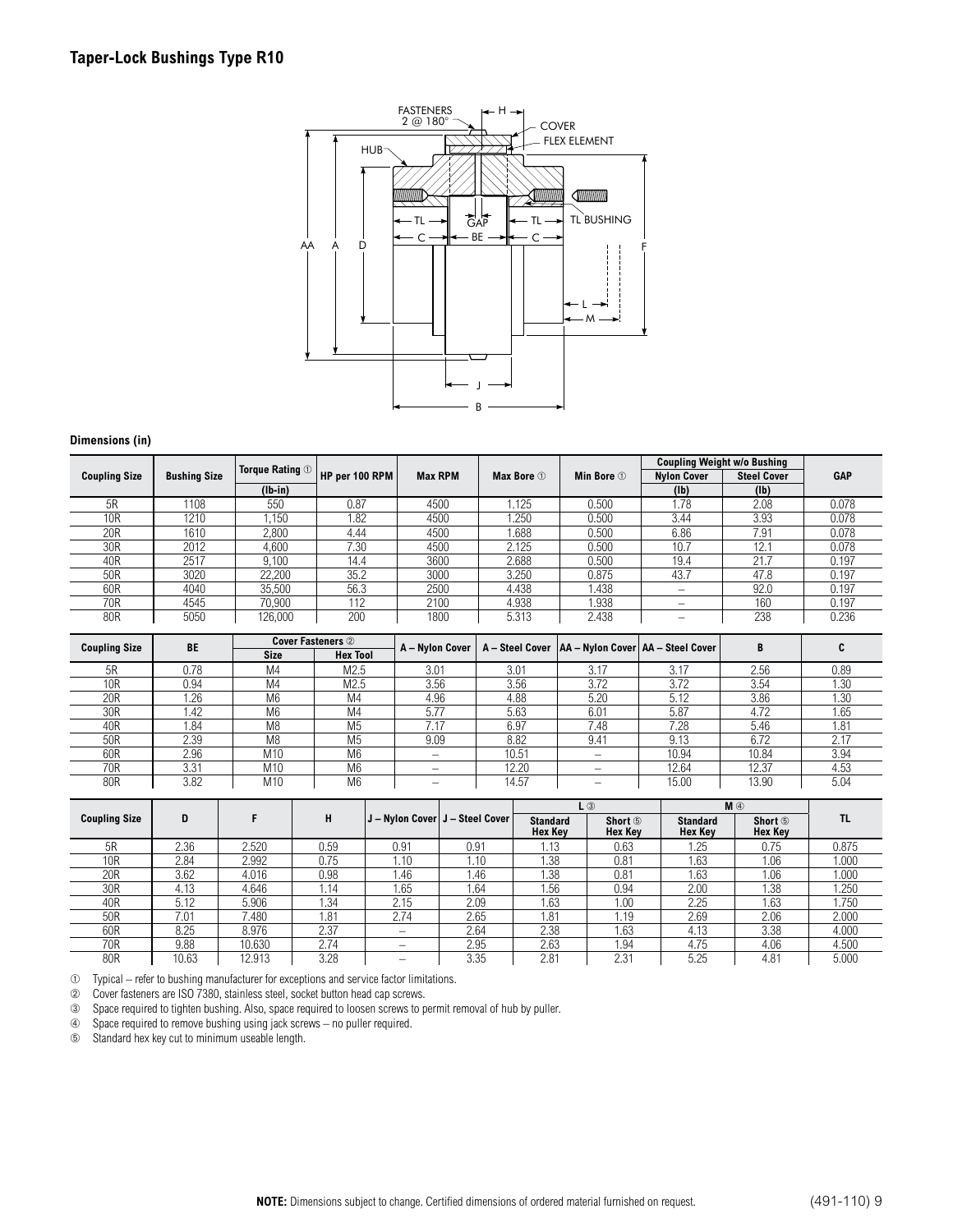

## **NOTE: Distance Between Shaft Ends (BE) = 2(C) + 2(Z) + GAP – 2(RM) Spacer Dimensions**

|                 | Spacer Dimensions   |                     |                    |                      |                                      |       |            |                          |                              |                          |                                         |      |           |                 |      |                  |      |                       |                 |                             |                |                              |                     |
|-----------------|---------------------|---------------------|--------------------|----------------------|--------------------------------------|-------|------------|--------------------------|------------------------------|--------------------------|-----------------------------------------|------|-----------|-----------------|------|------------------|------|-----------------------|-----------------|-----------------------------|----------------|------------------------------|---------------------|
| Cplg<br>Size    | <b>Toraue</b>       | Allow               | Max                |                      | Cplg Wt<br>No Bore - Ib              |       | <b>BE</b>  |                          | A                            |                          | AA                                      |      |           |                 |      |                  |      |                       |                 | Cover<br><b>Fasteners</b> 3 |                | Flange<br><b>Fasteners</b> 4 |                     |
| (1)             | Rating<br>$(lb-in)$ | Speed<br><b>RPM</b> | <b>Bore</b><br>(5) | At Min<br>BE<br>(1b) | Per<br>Added<br><b>BE</b><br>(Ib/in) | Min   | <b>Max</b> | <b>Nylon</b><br>Cover    | <b>Steel</b><br>Cover<br>(2) | <b>Nylon</b><br>Cover    | <b>Steel</b><br>Cover<br>$^{\circledR}$ | B    | <b>DD</b> | FF<br><b>RM</b> |      | S                | Z    | <b>GAP</b>            | <b>Size</b>     | Allen<br>Wrench<br>Tool     | <b>Size</b>    | No.<br>Per<br>Flange         | Shaft<br><b>Hub</b> |
| 5R              | 550                 | 4500                | .375               | 8.0                  | 0.79                                 | 3.19  | 9.25       | 3.01                     | 3.01                         | 3.17                     | 3.17                                    | 1.38 | 2.06      | 3.39            | 0.05 | 1.0801           |      | 0.35 0.078            | M <sub>4</sub>  | M2.5                        | M <sub>6</sub> | 4                            | 1020T               |
| 10R             | .150                | 4500                | 1.625              | 11.0                 | 0.86                                 | 3.50  | 10.00      | 3.56                     | 3.56                         | 3.72                     | 3.72                                    | 1.63 | 2.34      | 3.70            | 0.05 |                  |      | 1.240 0.43 0.078      | M4              | M <sub>2.5</sub>            | M6             | 8                            | 1030T               |
| 20 <sub>R</sub> | 2,800               | 4500                | 2.125              | 21.0                 | 1.49                                 | 3.50  | 10.00      | 4.96                     | 4.88                         | 5.20                     | 5.12                                    | 2.13 | 3.09      | 4.45            | 0.05 |                  |      | 1.080 0.59 0.078      | M <sub>6</sub>  | M <sub>4</sub>              | M6             | 8                            | 1040T               |
| 30R             | 4,600               | 4500                | 2.375              | 31.0                 | 1.88                                 | 4.38  | 10.00      | 5.77                     | 5.63                         | 6.01                     | 5.87                                    | 2.38 | 3.44      | 4.96            | 0.05 |                  |      | 1.600 0.67 0.078      | M <sub>6</sub>  | M <sub>4</sub>              | M <sub>8</sub> | 8                            | 1050T               |
| 40 <sub>R</sub> | 9,100               | 3600                | 3.125              | 57.0                 | 2.23                                 | 5.00  | 12.25      | 7.17                     | 6.97                         | 7.48                     | 7.28                                    | 3.13 | 4.31      | 6.02            | 0.05 | 1.840 0.83 0.197 |      |                       | M <sub>8</sub>  | M <sub>5</sub>              | M10            | 12                           | 1070T               |
| 50R             | 22,200              | 3000                | 3.500              | 100.0                | 3.31                                 | 6.50  | 12.25      | 9.09                     | 8.82                         | 9.41                     | 9.13                                    | 3.50 | 4.81      | 7.01            | 0.05 | 1.960            |      | 1.10   0.197          | M <sub>8</sub>  | M <sub>5</sub>              | M12            | 12                           | 1080T               |
| 60R             | 35,500              | 2500                | 4.000              | 160.0                | 4.57                                 | 7.87  | 12.25      | $\overline{\phantom{m}}$ | 10.51                        | $\overline{\phantom{m}}$ | 10.94                                   | 4.00 | 5.63      | 8.27            | 0.05 |                  | 1.39 | 0.197                 | M <sub>10</sub> | M <sub>6</sub>              | M16            | 12                           | 1090T               |
| 70 <sub>R</sub> | 70,900              | 2100                | 4.750              | 225.0                | 6.59                                 | 8.80  | 14.70      | $\overline{\phantom{0}}$ | 12.20                        | $\overline{\phantom{0}}$ | 12.64                                   | 3.56 | 6.75      | 9.88            | 0.06 |                  | 1.56 | 0.197                 | M <sub>10</sub> | M <sub>6</sub>              | M20            | 12                           | 1100T               |
| 70 <sub>R</sub> | 70,900              | 2100                | 5.500              | 265.0                | 6.59                                 | 8.80  | 14.70      | $\overline{\phantom{m}}$ | 12.20                        | $\overline{\phantom{0}}$ | 12.64                                   | 4.10 | 7.75      | 10.88           | 0.06 |                  | 1.56 | 0.197                 | M <sub>10</sub> | M <sub>6</sub>              | M20            | 12                           | 1110T               |
| 80R             | 133,000             | 1800                | 6.250              | 415.0                | 8.10                                 | 9.85  | 16.69      | $\overline{\phantom{0}}$ | 14.57                        | $\overline{\phantom{0}}$ | 15.00                                   | 4.70 | 8.88      | 12.56           | 0.06 |                  | 1.79 | 0.236                 | M <sub>10</sub> | M <sub>6</sub>              | M24            | 12                           | 1120T               |
|                 | 80R 133,000         | 1800                | 7.000              | 505.0                | 13.60                                | 10.07 | 16.69      | -                        | 14.57                        |                          | 15.00                                   | 5.30 | 9.38      | 13.63   0.06    |      |                  |      | $.79 \mid 0.236 \mid$ | M10             | M <sub>6</sub>              | M27            | 12                           | 1130T               |

➀ Wrapflex is a metric product. Metric to inch conversions may not be direct. Dimensions are for reference only and are subject to change without notice unless certified.

➁ 5R-50R nylon cover is standard and epoxy coated steel cover is optional. 60R-80R epoxy coated steel cover is standard (nylon cover not available).

➂ Cover fasteners are ISO 7380, stainless steel, socket button head cap screws. Two cover fasteners per coupling.

➃ Flange fasteners are ISO Grade 10.9 hex head cap screws for 5R-50R and ISO Grade 8.8 hex head cap screws for 60R.

Maximum Inch Bore listed is for a standard square key. Larger bores, with a rectangular key, are available. Sizes 5R-50R are standard clearance fit with setscrew over keyway. Size 60R is standard interference fit with keyway, but no setscrew. For interference fit with setscrew over keyway, refer to 427-105.

#### **Taper-Lock Bushings for T Shaft Hubs**

| Cplg<br>Size | <b>Shaft</b><br><b>Hub</b> | Assembly<br>Torque<br>Rating | HP per<br>100 RPM | Allow<br><b>Speed</b> | <b>Bore</b><br>Range | <b>Bushing</b><br><b>Size</b> |
|--------------|----------------------------|------------------------------|-------------------|-----------------------|----------------------|-------------------------------|
|              |                            | $(lb-in)$                    |                   |                       |                      |                               |
| 5R           | 1020T                      | 550                          | 0.87              | 4500                  | $0.500 - 1.125$      | 1108                          |
| 10R          | 1030T                      | 1.150                        | 1.82              | 4500                  | $0.500 - 1.125$      | 1108                          |
| 20R          | 1040T                      | 2.800                        | 4.44              | 4500                  | $0.500 - 1.375$      | 1310                          |
| 30R          | 1050T                      | 4.300                        | 6.82              | 4500                  | 0.500-1.625          | 1615                          |
| 40R          | 1070T                      | 9.100                        | 14.4              | 3600                  | $0.750 - 2.500$      | 2525                          |
| 50R          | 1080T                      | 11.300                       | 17.9              | 3000                  | $0.750 - 2.500$      | 2525                          |
| 60R          | 1090T                      | 24.000                       | 38.1              | 2500                  | 0.938-3.000          | 3030                          |
| 70R          | 1100T                      | 24.000                       | 38.1              | 2100                  | 0.938-3.000          | 3030                          |
| 70R          | 1110T                      | 44.000                       | 71.1              | 2100                  | 1.19-3.500           | 3535                          |
| 80R          | 1120T                      | 77.300                       | 122               | 1800                  | 1.44-4.000           | 4040                          |
| 80R          | 1130T                      | 110.000                      | 174               | 1800                  | 1.94-4.500           | 4545                          |

#### **Type R31 Standard Spacer Lengths — Inches**

|                  | BE Lengths (Distance Between Shaft Ends) |      |      |      |      |       |  |  |  |  |  |  |  |
|------------------|------------------------------------------|------|------|------|------|-------|--|--|--|--|--|--|--|
| <b>Cplg Size</b> | 3.50                                     | 4.38 | 5.00 | 7.25 | 9.75 | 10.00 |  |  |  |  |  |  |  |
| 5R               | Χ                                        |      |      |      |      |       |  |  |  |  |  |  |  |
| <b>10R</b>       |                                          |      |      |      |      |       |  |  |  |  |  |  |  |
| 20R              |                                          |      |      |      |      |       |  |  |  |  |  |  |  |
| 30R              |                                          |      |      | Λ    |      |       |  |  |  |  |  |  |  |
| 40R              |                                          |      |      |      |      |       |  |  |  |  |  |  |  |
| 50R              |                                          |      |      | л    |      |       |  |  |  |  |  |  |  |
| 60R              |                                          |      |      |      |      |       |  |  |  |  |  |  |  |

**NOTE:** Other BE lengths available. Refer to the Factory.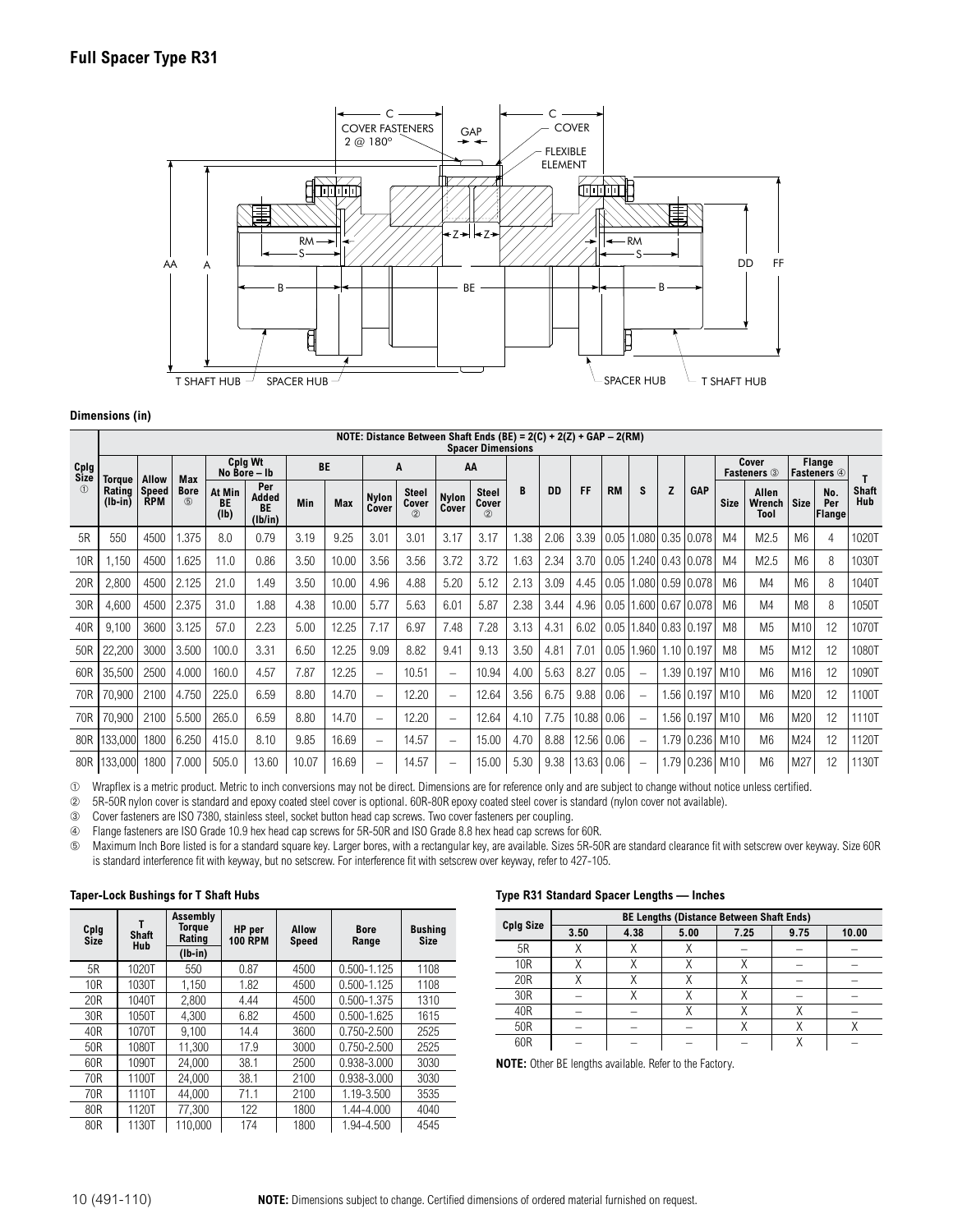

#### **Cplg Size**  $(1)$ **NOTE: Distance Between Shaft Ends (BE) = (C)Spacer Hub + 2(Z) + GAP – RM Spacer Dimensions Torque Rating (lb-in) Allow Speed RPM Max Bore** ➂ **Cplg Wt No Bore (lb) BE <sup>A</sup> AA B C R10 Hub D DD F FF RM S Z GAP T Shaft**  $\frac{1}{\sqrt{1-x}}$   $\begin{bmatrix} 1 & 1 & 1 \\ 1 & 1 & 1 \end{bmatrix}$   $\begin{bmatrix} 1 & 1 & 1 \\ 1 & 1 & 1 \end{bmatrix}$   $\begin{bmatrix} 1 & 1 & 1 \\ 1 & 1 & 1 \end{bmatrix}$   $\begin{bmatrix} 1 & 1 & 1 \\ 1 & 1 & 1 \end{bmatrix}$   $\begin{bmatrix} 1 & 1 & 1 \\ 1 & 1 & 1 \end{bmatrix}$   $\begin{bmatrix} 1 & 1 & 1 \\ 1 & 1 & 1 \end{bmatrix}$   $\begin{bmatrix} 1 & 1 & 1$ **Shaft Hub R10 Hub At Min BE (lb) Per Added BE (lb/in) Min Max Nylon Cover Steel** Cover  $(2)$ **Nylon Cover Steel** Cover  $(2)$ **Shaft Hub**  $\overline{a}$ **R10 Hub**  $\overline{a}$ 5R | 550 |4500 |1.375 |1.625 | 5.61 | 0.79 | 1.99 | 5.00 | 3.01 | 3.01 | 3.17 | 3.17 | 1.38 | 1.02 | 2.36 | 2.06 |2.52 |3.39 | 0.05 | 1.08 | 0.63 | 0.05 | 0.05 | 0.078 |1020T 10R 1,150 4500 1.625 1.875 8.73 0.86 2.35 5.51 3.56 3.56 3.72 3.72 1.63 1.34 2.84 2.34 2.99 3.70 0.05 1.24 0.88 0.43 0.078 1030T 20R | 2,800 | 4500 | 2.125 | 2.375 | 18.6 | 1.49 | 3.01 | 5.51 | 4.96 | 4.88 | 5.20 | 5.12 | 2.13 | 1.77 | 3.62 | 3.09 | 4.02 | 4.45 | 0.05 | 1.08 | 1.08 | 1.00 | 0.59 | 0.078 |1040T 30R | 4,600 | 4500 | 2.375 | 2.875 | 28.4 | 1.88 | 2.33 | 5.75 | 5.77 | 5.63 | 6.01 | 5.87 | 2.38 | 2.28 | 4.13 | 3.44 | 4.65 | 4.96 | 0.05 | 1.60 | 1.25 | 0.67 | 0.078 |1050T 40R | 9,100 | 3600 | 3.125 | 3.375 | 49.4 | 2.23 | 3.49 | 7.25 | 7.17 | 6.97 | 7.48 | 7.28 | 3.13 | 2.64 | 5.12 | 4.31 | 5.91 | 6.02 | 0.05 | 1.84 | 1.63 | 0.83 | 0.197 | 1070T 50R 22,200 3000 3.500 4.125 90.0 3.31 4.45 7.25 9.09 8.82 9.41 9.13 3.50 3.03 7.01 4.81 7.48 7.01 0.05 1.96 1.75 1.10 0.197 1080T 60R 35,550 2500 4.000 5.250 152 4.57 5.42 8.00 – 10.51 – 10.94 4.00 3.94 8.25 5.63 8.98 8.27 0.05 – – 1.39 0.197 1090T 70R 70,900 2100 4.750 6.125 234 6.55 6.06 9.01 – 12.20 – 12.64 3.56 4.72 9.88 6.75 10.63 9.88 0.06 – – 1.56 0.197 1100T 70R 70,900 2100 5.510 6.125 254 6.55 6.06 9.01 – 12.20 – 12.64 4.10 4.72 9.88 7.75 10.63 10.88 0.06 – – 1.56 0.197 1110T 80R 133,000 1800 6.250 7.250 390 8.04 6.80 10.22 – 14.57 – 15.00 4.70 5.51 10.63 8.88 12.91 12.56 0.06 – – 1.79 0.236 1120T 80R 133,000 1800 7.000 7.250 | 425 | 13.44 | 6.91 | 10.22 |  $-$  | 14.57 |  $-$  | 15.00 | 5.30 | 5.51 | 10.63 | 9.37 | 12.91 | 13.62 | 0.06 |  $-$  |  $-$  | 1.79 | 0.236 | 1130T

➀ **IMPORTANT: Upon removal of spacer hub, working clearance available for equipment removal = "BE" – "Z".**

Wrapflex is a metric product. Metric to inch conversions may not be direct. Dimensions are for reference and are subject to change without notice unless certified.

➁ 5R-50R nylon cover is standard and epoxy coated steel cover is optional. 60R-80R epoxy coated steel cover is standard (nylon cover not available).

➂ For R10 hubs see **page 7** for "Max Bore Protruded Shaft" along with the footnote. Maximum Inch Bore listed is for a standard square key. For T shaft hubs only, larger inch bores with a rectangular key are available. Sizes 5R-50R are standard clearance fit with setscrew(s) over keyway. Sizes 60R - 80R are standard interference fit with keyway, but no setscrew. For interference fit with setscrew over keyway, refer to 427-105. For R10 hubs at the Max Bore condition, limit the number of start/stop cycles to 10 per hour unless long hubs are used.

➃ Standard for T shaft hub is one setscrew over keyway; standard for R10 hub is two setscrews (one over keyway and one at 90° from keyway), Sizes 5-50R.

#### **R35 Standard Spacer Lengths**

| <b>Coupling Size</b> | <b>BE</b> | z    | <b>Usable Clearance Gap</b> |
|----------------------|-----------|------|-----------------------------|
|                      | 2.143     | 0.35 | 1.793                       |
|                      | 2.362     | 0.35 | 2.012                       |
| 5R                   | 2.581     | 0.35 | 2.231                       |
|                      | 2.893     | 0.35 | 2.543                       |
|                      | 3.500     | 0.35 | 3.150                       |
|                      | 2.004     | 0.43 | 1.574                       |
|                      | 2.441     | 0.43 | 2.011                       |
|                      | 2.660     | 0.43 | 2.230                       |
| 10 <sub>R</sub>      | 2.973     | 0.43 | 2.543                       |
|                      | 3.228     | 0.43 | 2.798                       |
|                      | 3.500     | 0.43 | 3.070                       |
|                      | 3.937     | 0.43 | 3.507                       |
|                      | 4.098     | 0.43 | 3.668                       |
|                      | 1.775     | 0.59 | 1.185                       |
|                      | 2.070     | 0.59 | 1.480                       |
|                      | 2.510     | 0.59 | 1.920                       |
|                      | 2.986     | 0.59 | 2.396                       |
| 20R                  | 3.130     | 0.59 | 2.540                       |
|                      | 3.386     | 0.59 | 2.796                       |
|                      | 3.500     | 0.59 | 2.910                       |
|                      | 3.937     | 0.59 | 3.347                       |
|                      | 4.255     | 0.59 | 3.665                       |

| <b>Coupling Size</b> | BE    | z    | <b>Usable Clearance Gap</b> |
|----------------------|-------|------|-----------------------------|
|                      | 2.332 | 0.67 | 1.662                       |
|                      | 2.952 | 0.67 | 2.282                       |
| 30R                  | 3.464 | 0.67 | 2.794                       |
|                      | 4.333 | 0.67 | 3.663                       |
|                      | 5.000 | 0.67 | 4.330                       |
|                      | 3.425 | 0.83 | 2.595                       |
|                      | 3.681 | 0.83 | 2.851                       |
| 40R                  | 4.468 | 0.83 | 3.638                       |
|                      | 4.550 | 0.83 | 3.720                       |
|                      | 5.000 | 0.83 | 4.170                       |
|                      | 5.800 | 0.83 | 4.970                       |
|                      | 4.745 | 1.10 | 3.645                       |
| 50R                  | 4.826 | 1.10 | 3.726                       |
|                      | 6.076 | 1.10 | 4.976                       |
|                      | 6.201 | 1.10 | 5.101                       |
| 60R                  | 6.359 | 1.39 | 4.969                       |
|                      |       |      |                             |

**NOTE:** Other BE lengths available. Refer to the Factory.

**Taper-Lock bushing for R10 hub, see page 9. QD bushing for R10 hub, see page 8. Taper-Lock bushing for T shaft hub, see page 10.**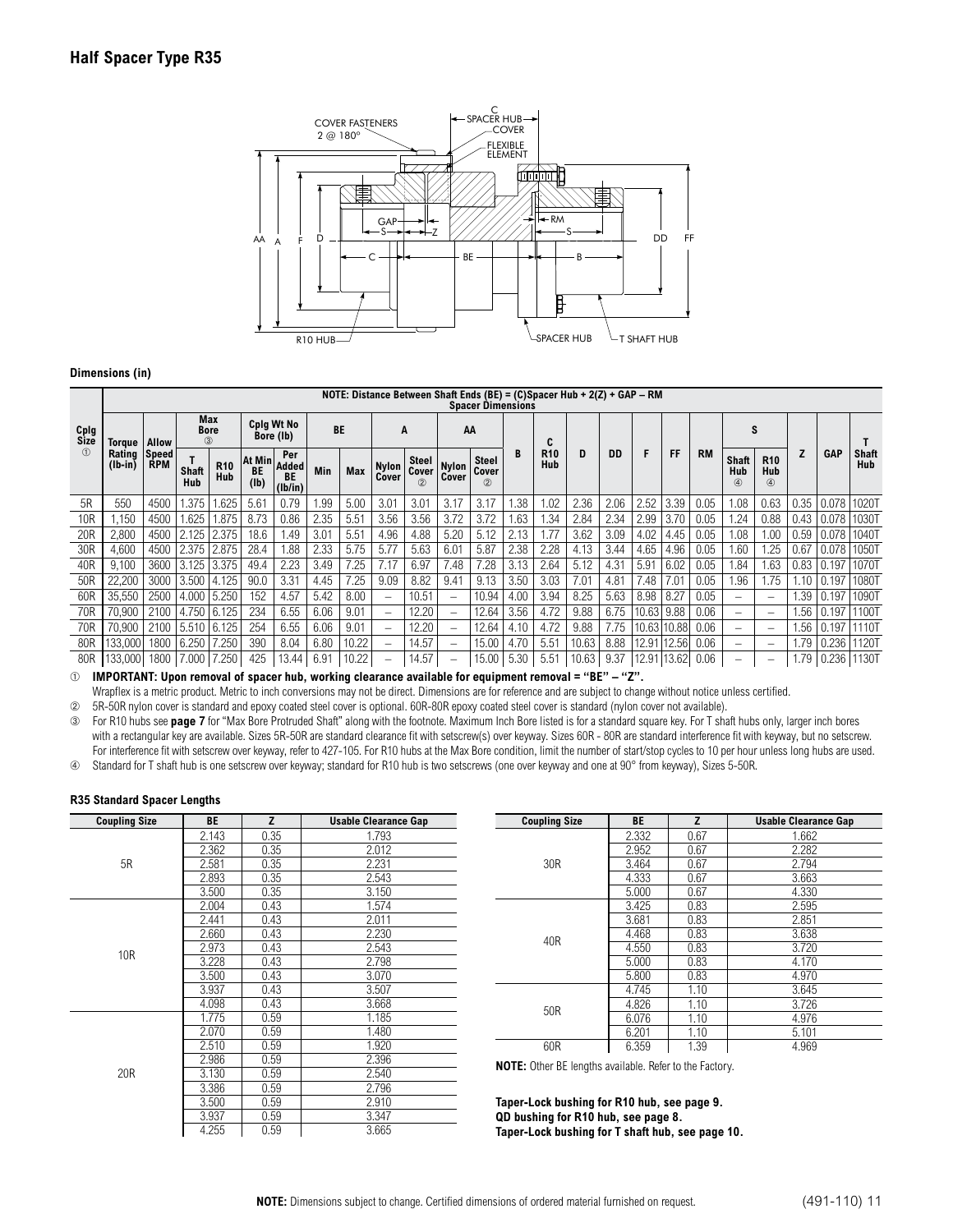## **Bore Specifications and Keyways — All Rexnord Couplings**

#### **Recommended Hub Bores for Clearance & Interference Fit on Keyed Shafting (in)**

| <b>Shaft</b>       |                    | <b>Clearance Fit</b>                                    |                    | <b>Interference Fit</b> | <b>Shaft</b>     |                  | <b>Clearance Fit</b> |                  | <b>Interference Fit</b> | Shaft             |                    | <b>Interference Fit</b> |
|--------------------|--------------------|---------------------------------------------------------|--------------------|-------------------------|------------------|------------------|----------------------|------------------|-------------------------|-------------------|--------------------|-------------------------|
| Dia.               | <b>Hub Bore</b>    | Clearance                                               | <b>Hub Bore</b>    | Interference            | Dia.             | <b>Hub Bore</b>  | Clearance            | <b>Hub Bore</b>  | Interference            | Dia.              | <b>Hub Bore</b>    | Interference            |
| $+.0000$           | $+.0010$           | .0000                                                   | $+.0005$           | .0000                   | $+.0000 +$       | $+0015$          | .0000                | $+0015$          | .0000                   | $+.0000$          | $+.0015$           | .0015                   |
| $-.0005$           | $-.0000$           | .0015                                                   | $-.0000$           | .0010                   | $-0010$          | $-.0000$         | .0025                | $-.0000$         | .0030                   | $-.0010$          | $-.0000$           | .0040                   |
| 0.5000             | 0.5000             |                                                         | 0.4990             |                         | 3.0625           | 3.0625           |                      | 3.0595           |                         | 6.7500            | 6.7460             |                         |
| 0.5625             | 0.5625             |                                                         | 0.5615             |                         | 3.1250           | 3.1250           |                      | 3.1220           |                         | 7.0000            | 6.9960             |                         |
| 0.625              | 0.625              |                                                         | 0.6240             |                         | 3.1875           | 3.1875           |                      | 3.1845           |                         | $+0000 +$         | $+.0015$           | .0020                   |
| 0.6875<br>0.7500   | 0.6875<br>0.7500   |                                                         | 0.6865<br>0.7490   |                         | 3.2500<br>3.3125 | 3.2500<br>3.3125 |                      | 3.2470<br>3.3095 |                         | $-.0010$<br>7.250 | $-.0000$<br>7.2450 | .0050                   |
| 0.8125             | 0.8125             |                                                         | 0.8115             |                         | 3.3750           | 3.3750           |                      | 3.3720           |                         | 7.500             | 7.4950             |                         |
| 0.8750             | 0.8750             |                                                         | 0.8740             |                         | 3.4375           | 3.4375           |                      | 3.4350           |                         | 7.750             | 7.7450             |                         |
| 0.9375             | 0.9375             |                                                         | 0.9365             |                         | 3.5000           | 3.5000           |                      | 3.4970           |                         | 8.000             | 7.9950             |                         |
| 1.0000             | 1.0000             |                                                         | 0.9990             |                         | 3.5625           | 3.5625           |                      | 3.5595           |                         | 8.250             | 8.2445             | .0025                   |
| 1.0625             | 1.0625             |                                                         | 1.0615             |                         | 3.6250           | 3.6250           |                      | 3.6220           |                         | 8.500             | 8.4945             | .0055                   |
| 1.1250             | 1.1250             |                                                         | 1.1240             |                         | 3.6875           | 3.6875           |                      | 3.6845           |                         | 8.750             | 8.7445             |                         |
| 1.1875             | 1.1875             |                                                         | 1.1865             |                         | 3.7500           | 3.7500           |                      | 3.7470           |                         | 9.000             | 8.9945             | ↓                       |
| 1.2500             | 1.2500             |                                                         | 1.2490             |                         | 3.8125           | 3.8125           |                      | 3.8095           |                         | 9.250             | 9.2440             | .0030                   |
| 1.3125             | 1.3125             |                                                         | 1.3115             |                         | 3.8750           | 3.8750           |                      | 3.8720           |                         | 9.500             | 9.4940             | .0060                   |
| 1.3750             | 1.3750             |                                                         | 1.3740             |                         | 3.9375           | 3.9375           |                      | 3.9345           |                         | 9.750             | 9.7440             |                         |
| 1.4375             | 1.4375             |                                                         | 1.4365             |                         | 4.0000           | 4.0000           |                      | 3.9970           |                         | 10.000            | 9.9940             | ₩                       |
| 1.5000             | 1.5000             |                                                         | 1.4990             |                         | $+.0000$         | $+.0015$         | .0000                | $+.0015$         | .0010                   | 10.250            | 10.2435            | .0035                   |
| $+.0000$           | $+.0010$           | .0000                                                   | $+.0010$           | .0000                   | $-.0010$         | $-.0000$         | .0025                | $-.0000$         | .0035                   | 10.500            | 10.4935            | .0065                   |
| $-.0010$           | $-.0000$           | .0020                                                   | $-.0000$           | .0020                   | 4.0625           | 4.0625           |                      | 4.0590           |                         | 10.750            | 10.7435            |                         |
| 1.5625             | 1.5625             |                                                         | 1.5605             |                         | 4.1250           | 4.1250           |                      | 4.1215           |                         | 11.000            | 10.9935            |                         |
| 1.6250             | 1.6250             |                                                         | 1.6230             |                         | 4.1875           | 4.1875           |                      | 4.1840           |                         | 11.250            | 11.2430            | .0040                   |
| 1.6875             | 1.6875             |                                                         | 1.6855             |                         | 4.2500           | 4.2500           |                      | 4.2465           |                         | 11.500            | 11.4930            | .0070                   |
| 1.7500             | 1.7500             |                                                         | 1.7480             |                         | 4.3125           | 4.3125           |                      | 4.3090           |                         | 11.750            | 11.7430            | ↓                       |
| 1.8125             | 1.8125             |                                                         | 1.8105             |                         | 4.3750           | 4.3750           |                      | 4.3715           |                         | 12.000            | 11.9930            |                         |
| 1.8750             | 1.8750             |                                                         | 1.8730             |                         | 4.5000           | 4.5000           |                      | 4.4965           |                         | 12.500            | 12.4925            | .0045                   |
| 1.9375             | 1.9375             |                                                         | 1.9355             |                         | 4.5625           | 4.5625           |                      | 4.5590           |                         | 13.000            | 12.9925            | .0075                   |
| 2.0000             | 2.0000             |                                                         | 1.9980             |                         | 4.6250           | 4.6250           |                      | 4.6215           |                         | $+.0000$          | $+.0020$           | .0050                   |
| $+.0000$           | $+0015$            | .0000                                                   | $+.0010$           | .0000                   | 4.6875           | 4.6875           |                      | 4.6840           |                         | $-.0015$          | $-.0000$           | .0085                   |
| $-.0010$<br>2.0625 | $-.0000$<br>2.0625 | .0025                                                   | $-.0000$<br>2.0605 | .0020                   | 4.7500<br>4.8125 | 4.7500<br>4.8125 |                      | 4.7465<br>4.8090 |                         | 13.500<br>14.000  | 13.4915<br>13.9915 | ↓                       |
| 2.1250             | 2.1250             |                                                         | 2.1230             |                         | 4.8750           | 4.8750           |                      | 4.8715           |                         | 14.500            | 14.4910            | .0055                   |
| 2.1875             | 2.1875             |                                                         | 2.1855             |                         | 4.9375           | 4.9375           |                      | 4.9340           |                         | 15.000            | 14.9910            | .0090                   |
| 2.2500             | 2.2500             |                                                         | 2.2480             |                         | 5.0000           | 5.0000           |                      | 4.9965           |                         | $+.0000 +$        | $+.0025$           | .0060                   |
| 2.3125             | 2.3125             |                                                         | 2.3105             |                         | 5.0625           | 5.0625           |                      | 5.0585           | .0015                   | $-.0015$          | $-.0000$           | .0100                   |
| 2.3750             | 2.3750             |                                                         | 2.3730             |                         | 5.1250           | 5.1250           |                      | 5.1210           | .0040                   | 15.500            | 15.4900            |                         |
| 2.4375             | 2.4375             |                                                         | 2.4355             |                         | 5.1875           | 5.1875           |                      | 5.1835           |                         | 16.000            | 15.9900            |                         |
| 2.5000             | 2.5000             |                                                         | 2.4980             |                         | 5.2500           | 5.2500           |                      | 5.2460           |                         | 16.500            | 16.4895            | .0065                   |
| 2.5625             | 2.5625             |                                                         | 2.5605             |                         | 5.3125           | 5.3125           |                      | 5.3085           |                         | 17.000            | 16.9895            | .0105                   |
| 2.6250             | 2.6250             |                                                         | 2.6230             |                         | 5.3750           | 5.3750           |                      | 5.3710           |                         | 17.500            | 17.4890            | .0070                   |
| 2.6875             | 2.6875             |                                                         | 2.6855             |                         | 5.4375           | 5.4375           |                      | 5.4335           |                         | 18.000            | 17.9890            | .0110                   |
| 2.7500             | 2.7500             |                                                         | 2.7480             |                         | 5.5000           | 5.5000           |                      | 5.4960           |                         | 18.500            | 18.4890            |                         |
| 2.8125             | 2.8125             |                                                         | 2.8105             |                         | 5.5625           | 5.5625           |                      | 5.5585           |                         | 19.000            | 18.9890            |                         |
| 2.8750             | 2.8750             |                                                         | 2.8730             |                         | 5.6250           | 5.6250           |                      | 5.6210           |                         | 19.500            | 19.4880            | .0080                   |
| 2.9375             | 2.9375             |                                                         | 2.9355             |                         | 5.6875           | 5.6875           |                      | 5.6835           |                         | 20.000            | 19.9880            | .0120                   |
| 3.0000             | 3.0000             |                                                         | 2.9980             |                         | 5.7500           | 5.7500           |                      | 5.7460           |                         |                   |                    |                         |
|                    |                    |                                                         |                    |                         | 5.8125           | 5.8125           |                      | 5.8085           |                         |                   |                    |                         |
|                    |                    | <b>NOTE:</b> Consult Rexnord for all keyless bore fits. |                    |                         | 5.8750           | 5.8750           |                      | 5.8710           |                         |                   |                    |                         |
|                    |                    |                                                         |                    |                         | 5.9375           | 5.9375           |                      | 5.9335           |                         |                   |                    |                         |
|                    |                    |                                                         |                    |                         | 6.0000           | 6.0000           |                      | 5.9960           |                         |                   |                    |                         |
|                    |                    |                                                         |                    |                         | 6.2500           | 6.2500           |                      | 6.2460           |                         |                   |                    |                         |
|                    |                    |                                                         |                    |                         | 6.5000           | 6.5000           |                      | 6.4960           |                         |                   |                    |                         |

#### **Recommended Keyways for Hubs with One Keyway (in)**

|        | <b>Nominal Bore</b> | <b>Keyway Size 1</b>  |                          |             | <b>Nominal Bore</b> | <b>Keyway Size 1</b> |                          |
|--------|---------------------|-----------------------|--------------------------|-------------|---------------------|----------------------|--------------------------|
| Over   | <b>Thru</b>         | <b>Width x Depth</b>  | <b>Width Tolerance 2</b> | <b>Over</b> | <b>Thru</b>         | <b>Width x Depth</b> | <b>Width Tolerance 2</b> |
| 0.4375 | 0.5625              | $0.125 \times 0.062$  | $+.0020-.0000$           | 3.750       | 4.500               | $1.000 \times 0.500$ | $+.0030-.0000$           |
| 0.5625 | 0.875               | $0.1875 \times 0.094$ | $+.0020-.0000$           | 4.500       | 5.500               | $1.250 \times 0.625$ | $+.0035-.0000$           |
| 0.875  | 1.250               | $0.250 \times 0.125$  | $+.0020-.0000$           | 5.500       | 6.500               | 1.500 x 0.750        | $+.0035-.0000$           |
| 1.250  | 1.375               | $0.3125 \times 0.156$ | $+.0020-.0000$           | 6.500       | 7.500               | 1.750 x 0.750        | $+.0040-.0000$           |
| 1.375  | 1.750               | $0.375 \times 0.188$  | $+.0025-.0000$           | 7.500       | 9.000               | $2.000 \times 0.750$ | $+.0040-.0000$           |
| 1.750  | 2.250               | $0.500 \times 0.250$  | $+.0025-.0000$           | 9.000       | 11.000              | $2.500 \times 0.875$ | $+0.0045 - 0.0000$       |
| 2.250  | 2.750               | $0.625 \times 0.312$  | $+.0030-.0000$           | 11.000      | 13.000              | $3.000 \times 1.000$ | $+0.0045 - 0.0000$       |
| 2.750  | 3.250               | $0.750 \times 0.375$  | $+0.030 - 0.000$         | 13.000      | 15.000              | $3.500 \times 1.250$ | $+0.0050 - 0.0000$       |
| 3.250  | 3.750               | $0.875 \times 0.438$  | $+0030 - 0000$           | 15.000      | 18.000              | $4.000 \times 1.500$ | $+.0050-.0000$           |

➀ One square key for bore diameters thru 6.500"; one rectangular key for bore diameters over 6.500".

Depth tolerance:  $+.010"$  to  $+.020"$ .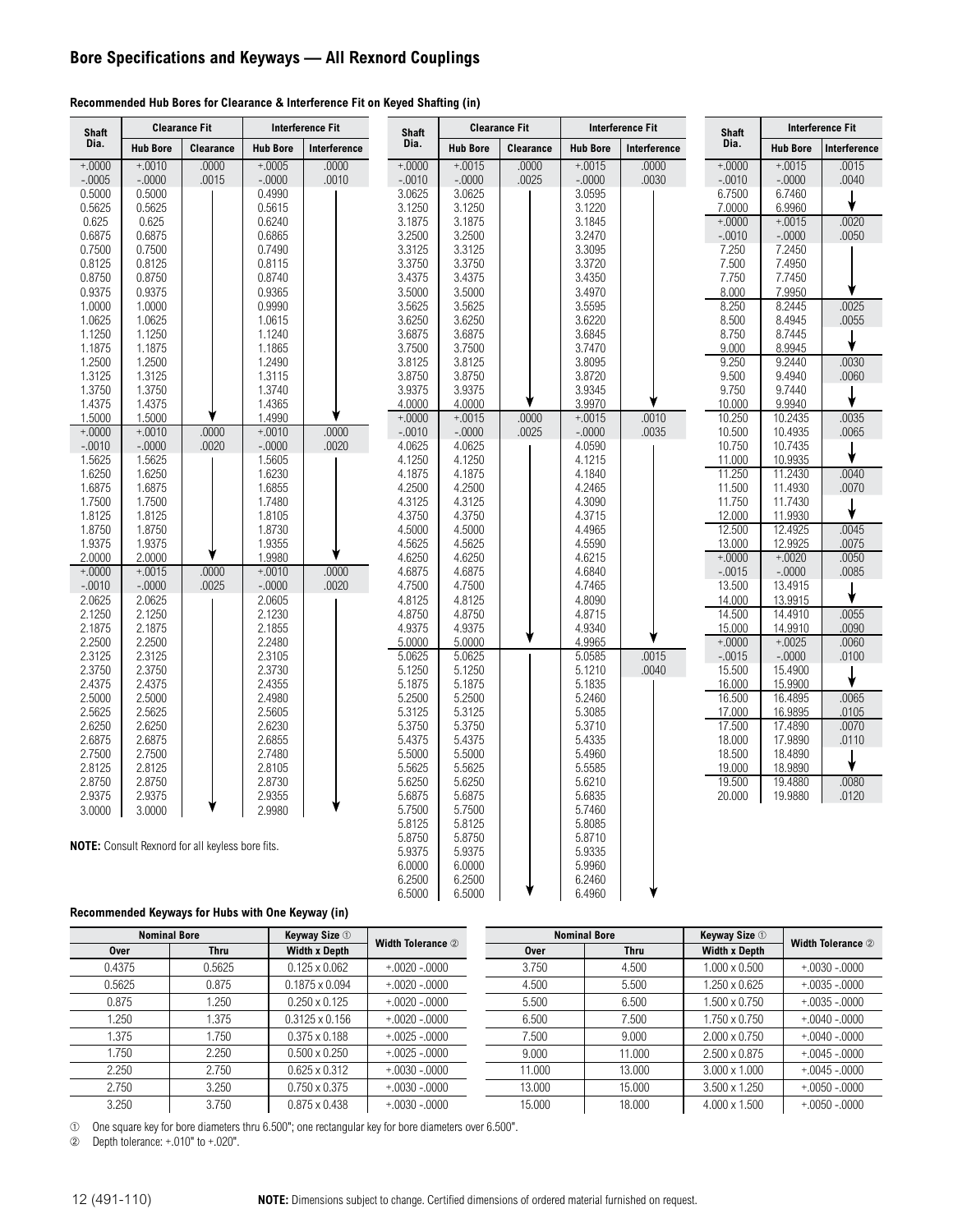

#### **Standard AISE AC & DC Mill Motor Coupling Selections (in)**

|          | <b>Motor Frame Sizes</b> |                   | <b>Coupling Size</b> | <b>Torque</b><br>Rating<br>$(lb-in)$ | Ø UG  | Ø UH  | ØZ    | Keyway               | <b>ZD</b> | <b>ZE</b> | <b>ZH</b><br>$+ .XXX$<br>$-.000$ |
|----------|--------------------------|-------------------|----------------------|--------------------------------------|-------|-------|-------|----------------------|-----------|-----------|----------------------------------|
| 602      | 802 A, B, C              | AC 1, 2, 4        | 40R ①                | 9,100                                | 1.438 | 1.750 | 3.181 | $0.500 \times 0.250$ | 0.83      | 3.00      | 0.024                            |
|          |                          |                   | 50R                  | 22,200                               |       |       | 4.173 | $0.500 \times 0.250$ | 1.10      |           |                                  |
| 603, 604 | 803.804                  |                   | 50R                  | 22,200                               | 1.635 | 2.000 | 4.173 | $0.500 \times 0.250$ | 1.10      | 3.50      | 0.029                            |
|          |                          | $\qquad \qquad =$ | 60R                  | 35,500                               |       |       | 5.315 | $0.500 \times 0.250$ | 1.39      |           |                                  |
|          |                          |                   | 50R ①                | 22,200                               |       |       | 4.173 | $0.500 \times 0.250$ | 1.10      |           |                                  |
| 606      | 806                      | AC 8, 12          | 60R                  | 35,550                               | 2.083 | 2.500 | 5.315 | $0.500 \times 0.250$ | 1.39      | 4.00      | 0.029                            |
|          |                          |                   | 70R                  | 70,900                               |       |       | 6.299 | $0.500 \times 0.250$ | 1.56      |           |                                  |
|          |                          |                   | 60R                  | 35,550                               |       |       | 5.315 | $0.750 \times 0.250$ | 1.39      |           |                                  |
| 608      | 808                      | -                 | 70R                  | 70,900                               | 2.531 | 3.000 | 6.299 | $0.750 \times 0.250$ | 1.56      | 4.50      | 0.029                            |
|          |                          |                   | 80R                  | 133,000                              |       |       | 7.480 | $0.750 \times 0.250$ | 1.79      |           |                                  |
| 610      | 810                      | AC 18             | 70R                  | 70,900                               | 2.781 | 3.250 | 6.299 | $0.750 \times 0.250$ | 1.56      | 4.50      | 0.034                            |
|          |                          |                   | 80R                  | 133,000                              |       |       | 7.480 | $0.750 \times 0.250$ | 1.79      |           |                                  |
| 612      | 812                      | AC 25, 30         | 70R                  | 70,900                               | 3.104 | 3.625 | 6.299 | $0.750 \times 0.250$ | 1.56      | 5.00      | 0.034                            |
|          |                          |                   | 80R                  | 133,000                              |       |       | 7.480 | $0.750 \times 0.250$ | 1.79      |           |                                  |
| 614      | 814                      | AC 40, 50         | 80R                  | 133,000                              | 3.729 | 4.250 | 7.480 | $1.000 \times 0.375$ | 1.79      | 5.00      | 0.034                            |

#### **Taper & Counter Bore Limitations (in)**

| Coupling<br>Size | P<br>Max | Ø UG<br>Min | Ø UH<br>Max | ØZ<br><b>Max</b> | <b>ZD</b><br>Max | <b>ZE</b><br>Min | Keyway 2             |
|------------------|----------|-------------|-------------|------------------|------------------|------------------|----------------------|
| 5R               | 2.40     | 0.500       | 1.500       | 1.535            | 0.362            | 0.827            | $0.375 \times 0.188$ |
| 10R              | 3.11     | 0.500       | 1.750       | 1.811            | 0.441            | 1.000            | $0.375 \times 0.188$ |
| 20 <sub>R</sub>  | 4.13     | 0.750       | 2.250       | 2.311            | 0.598            | 1.063            | $0.500 \times 0.250$ |
| 30R              | 5.24     | 1.000       | 2.500       | 2.559            | 0.677            | 1.339            | $0.625 \times 0.313$ |
| 40R              | 6.10     | 1.125       | 3.125       | 3.181            | 0.835            | 1.339            | $0.750 \times 0.375$ |
| 50R              | 7.17     | 1.125       | 4.125       | 4.173            | 1.110            | 1.811            | $1.000 \times 0.500$ |
| 60R              | 7.29     | 1.250       | 5.250       | 5.315            | 1.394            | 2.126            | $1.250 \times 0.625$ |
| 70R              | 8.65     | 1.500       | 6.125       | 6.299            | 1.571            | 2.244            | 1.500 x 0.750        |
| 80R              | 10.06    | 1.500       | 7.250       | 7.480            | 1.795            | 2.618            | 1.750 x 0.875        |

 $\frac{1}{\sqrt{2}}$  Must use "standard" socket on mill motor nut. "Impact" socket will not fit.

➁ Keyway shown is for maximum bore with square key.

#### **Type R10 Mill Motor Hubs**

| <b>Mill Motor</b> |                |                         | <b>R10 Flex Hubs</b> |            |            |     |                    |     |                    |     |     |
|-------------------|----------------|-------------------------|----------------------|------------|------------|-----|--------------------|-----|--------------------|-----|-----|
| <b>Frame Size</b> |                |                         | 5R                   | <b>10R</b> | <b>20R</b> | 30R | 40R                | 50R | 60R                | 70R | 80R |
| 602               | 802 A.<br>B, C | AC 1,<br>2 & 4          |                      |            |            |     | Χ                  | Χ   |                    |     |     |
| 603<br>604        | 803<br>804     |                         |                      |            |            |     | Consult<br>Rexnord | X   | Χ                  |     |     |
| 606               | 806            | AC <sub>8</sub><br>& 12 |                      |            |            |     |                    | Χ   | Χ                  | Χ   |     |
| 608               | 808            |                         |                      |            |            |     |                    |     | Χ                  | Χ   | Χ   |
| 610               | 810            | <b>AC 18</b>            |                      |            |            |     |                    |     | Consult<br>Rexnord | X   | Χ   |
| 612               | 812            | AC 25<br>& 50           |                      |            |            |     |                    |     |                    | X   | Χ   |
| 614               | 814            | AC 40<br>& 50           |                      |            |            |     |                    |     |                    | Χ   | Χ   |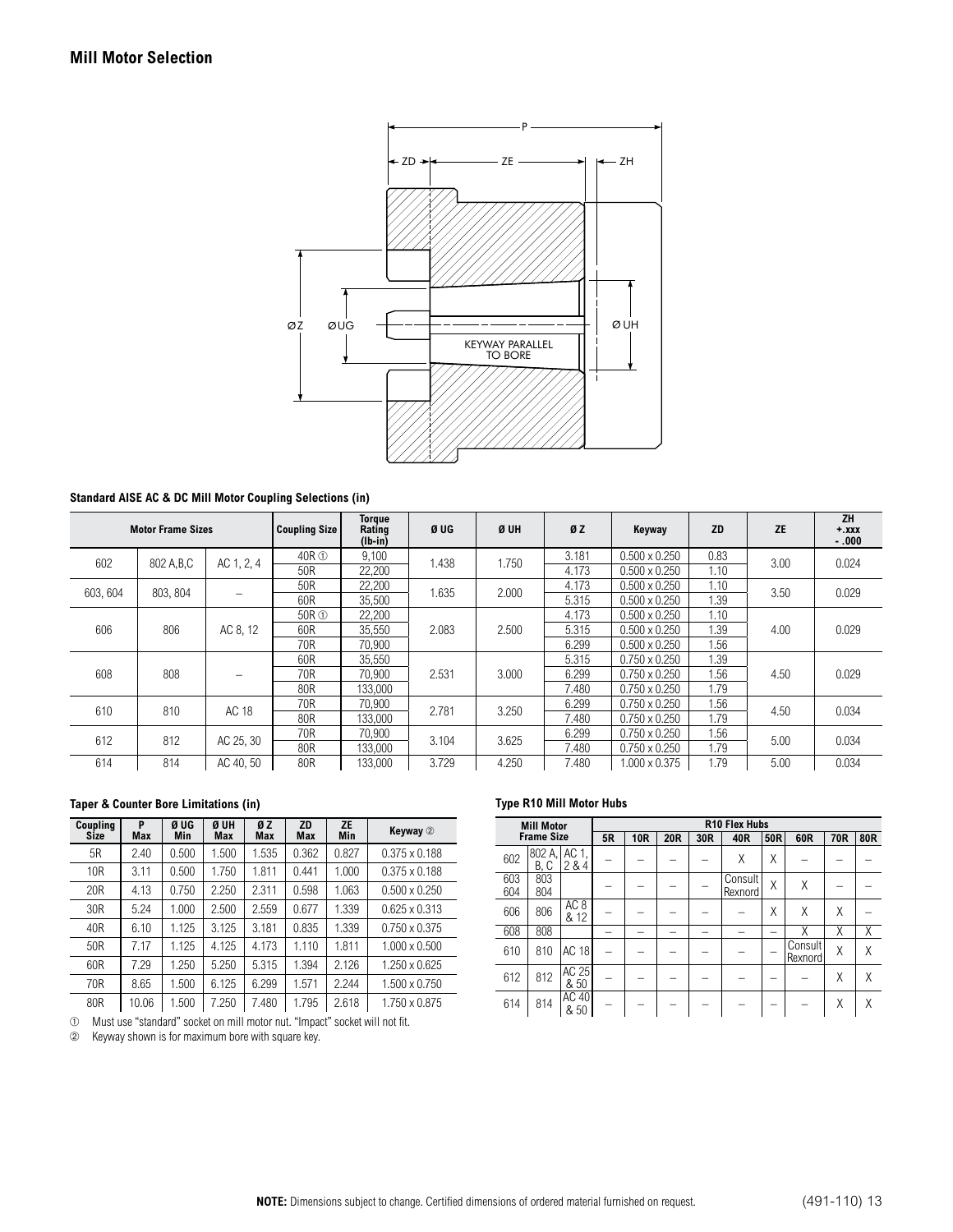## **Misalignment Capacity, Mass & WR2**

#### **Installation & Operating Misalignment Capacity**

| Coupling    |                                | <b>Installation Limits</b> | <b>Operating Limits</b>        |                     |  |  |  |  |
|-------------|--------------------------------|----------------------------|--------------------------------|---------------------|--|--|--|--|
| <b>Size</b> | <b>Parallel Offset</b><br>(in) | Angular<br>(degree)        | <b>Parallel Offset</b><br>(in) | Angular<br>(degree) |  |  |  |  |
| 5R          | 0.020                          | 0.25                       | 0.040                          | 1.00                |  |  |  |  |
| 10R         | 0.020                          | 0.25                       | 0.040                          | 1.00                |  |  |  |  |
| 20R         | 0.040                          | 0.25                       | 0.080                          | 1.00                |  |  |  |  |
| 30R         | 0.040                          | 0.25                       | 0.080                          | 1.00                |  |  |  |  |
| 40R         | 0.040                          | 0.25                       | 0.080                          | 1.00                |  |  |  |  |
| 50R         | 0.040                          | 0.25                       | 0.080                          | 1.00                |  |  |  |  |
| 60R         | 0.040                          | 0.25                       | 0.080                          | 1.00                |  |  |  |  |
| 70R         | 0.040                          | 0.25                       | 0.080                          | 1.00                |  |  |  |  |
| 80R         | 0.040                          | 0.25                       | 0.080                          | 1.00                |  |  |  |  |

| <b>70D Black Insert</b>                       |        |     |  |  |  |  |  |
|-----------------------------------------------|--------|-----|--|--|--|--|--|
| <b>Used With</b><br>Temp (F)<br><b>Torque</b> |        |     |  |  |  |  |  |
| Nylon Cover                                   | $+25%$ | 225 |  |  |  |  |  |
| <b>Steel Cover</b>                            | $+35%$ | 250 |  |  |  |  |  |



#### **Mass & WR2**

| R <sub>10</sub> Mass |         |                          |                    |                   |                            |                            |  |  |  |
|----------------------|---------|--------------------------|--------------------|-------------------|----------------------------|----------------------------|--|--|--|
| Coupling<br>Size     | Element | <b>Nylon Cover</b>       | <b>Steel Cover</b> | R10 Hub (No Bore) | <b>Total w/Nylon Cover</b> | <b>Total w/Steel Cover</b> |  |  |  |
|                      | (Ib)    | (1b)                     | (1b)               | (1b)              | (1b)                       | (1b)                       |  |  |  |
| 5R                   | 0.070   | 0.068                    | 0.38               | 1.41              | 2.96                       | 3.27                       |  |  |  |
| 10 <sub>R</sub>      | 0.13    | $0.1^{\circ}$            | 0.61               | 2.62              | 5.48                       | 5.98                       |  |  |  |
| 20R                  | 0.41    | 0.28                     | 1.29               | 5.84              | 12.4                       | 13.4                       |  |  |  |
| 30R                  | 0.63    | 0.37                     | 1.82               | 9.83              | 20.7                       | 22.1                       |  |  |  |
| 40R                  | 1.30    | 0.86                     | 3.13               | 17.7              | 37.6                       | 39.8                       |  |  |  |
| 50R                  | 2.70    | 1.70                     | 5.83               | 37.2              | 78.8                       | 82.9                       |  |  |  |
| 60R                  | 4.08    | $\overline{\phantom{0}}$ | 7.29               | 67.7              |                            | 146                        |  |  |  |
| 70R                  | 6.17    |                          | 10.2               | 114               |                            | 244                        |  |  |  |
| 80R                  | 10.2    |                          | 14.6               | 170               |                            | 365                        |  |  |  |

| <b>R10 WR2</b> |            |                          |                    |                   |                            |                            |  |  |  |
|----------------|------------|--------------------------|--------------------|-------------------|----------------------------|----------------------------|--|--|--|
| Coupling       | Element    | <b>Nvlon Cover</b>       | <b>Steel Cover</b> | R10 Hub (No Bore) | <b>Total w/Nylon Cover</b> | <b>Total w/Steel Cover</b> |  |  |  |
| <b>Size</b>    | $(lb-in2)$ | $(lb-in2)$               | $(lb-in2)$         | $(lb-in2)$        | $(lb-in2)$                 | $(lb-in2)$                 |  |  |  |
| 5R             | 0.090      | 0.14                     | 0.76               | i 05              | 2.33                       | 2.95                       |  |  |  |
| 10R            | 0.23       | 0.32                     | .73                | 2.80              | 6.15                       | 7.56                       |  |  |  |
| 20R            | .35        | 1.57                     | 7.02               | 10.5              | 23.9                       | 29.4                       |  |  |  |
| 30R            | 2.75       | 2.80                     | 13.2               | 23.2              | 52.0                       | 62.4                       |  |  |  |
| 40R            | 8.84       | 10.1                     | 35.3               | 65.6              | 150                        | 175                        |  |  |  |
| 50R            | 30.4       | 31.8                     | 106                | 245               | 552                        | 626                        |  |  |  |
| 60R            | 67.8       | $\overline{\phantom{0}}$ | 188                | 621               | $\overline{\phantom{0}}$   | 1,498                      |  |  |  |
| 70R            | 141        | -                        | 358                | .500              |                            | 3,499                      |  |  |  |
| 80R            | 334        |                          | 740                | 2,950             |                            | 6,974                      |  |  |  |

| R31/R35 WR <sup>2</sup> Values 1 |                                |               |                                       |                    |                             |                |                                       |                    |                                         |  |
|----------------------------------|--------------------------------|---------------|---------------------------------------|--------------------|-----------------------------|----------------|---------------------------------------|--------------------|-----------------------------------------|--|
| Coupling<br><b>Size</b>          | <b>T31</b><br><b>Shaft Hub</b> |               | R31 Assembly 2                        |                    |                             | R35 Assembly 3 |                                       |                    |                                         |  |
|                                  |                                | <b>Min BE</b> | $WR2$ at Min BE (lb-in <sup>2</sup> ) |                    | $WR2$ (lb-in <sup>2</sup> ) | <b>Min BE</b>  | $WR2$ at Min BE (lb-in <sup>2</sup> ) |                    | $WR2$ (lb-in <sup>2</sup> )<br>per Inch |  |
|                                  |                                | (in)          | <b>Nylon Cover</b>                    | <b>Steel Cover</b> | per Inch                    | (in)           | <b>Nylon Cover</b>                    | <b>Steel Cover</b> |                                         |  |
| 5R                               | 1020                           | 3.19          | 7.53                                  | 8.15               | 0.351                       | 1.99           | 4.93                                  | 5.55               | 0.351                                   |  |
| 10R                              | 1030                           | 3.50          | 13.6                                  | 15.0               | 0.413                       | 2.35           | 9.61                                  | 11.0               | 0.413                                   |  |
| 20R                              | 1040                           | 3.50          | 39.1                                  | 44.8               | 1.253                       | 3.01           | 33.0                                  | 38.4               | 1.253                                   |  |
| 30R                              | 1050                           | 4.38          | 72.4                                  | 82.3               | 1.980                       | 3.45           | 65.9                                  | 75.8               | 1.980                                   |  |
| 40R                              | 1070                           | 5.00          | 217                                   | 243                | 4.164                       | 3.49           | 184                                   | 209                | 4.164                                   |  |
| 50R                              | 1080                           | 6.50          | 579                                   | 654                | 10.78                       | 4.45           | 565                                   | 640                | 10.78                                   |  |
| 60R                              | 1090                           | 7.87          | -                                     | 1500               | 20.35                       | 5.42           |                                       | 1500               | 20.35                                   |  |
| 70R                              | 1100                           | 8.80          | -                                     | 2970               | 40.58                       | 6.06           | —                                     | 3230               | 40.58                                   |  |
| 70R                              | 1110                           | 8.80          | -                                     | 3620               | 40.58                       | 6.06           | -                                     | 3550               | 40.58                                   |  |
| 80R                              | 1120                           | 9.78          | -                                     | 7670               | 61.97                       | 6.80           | –                                     | 7210               | 61.97                                   |  |
| 80R                              | 1130                           | 10.00         |                                       | 9610               | 144.8                       | 6.91           |                                       | 8190               | 144.8                                   |  |

➀ WR2 values are based on hubs with no bore.

➁ For R31 Mass, refer to **page 10**.

For R35 Mass, refer to **page 11**.